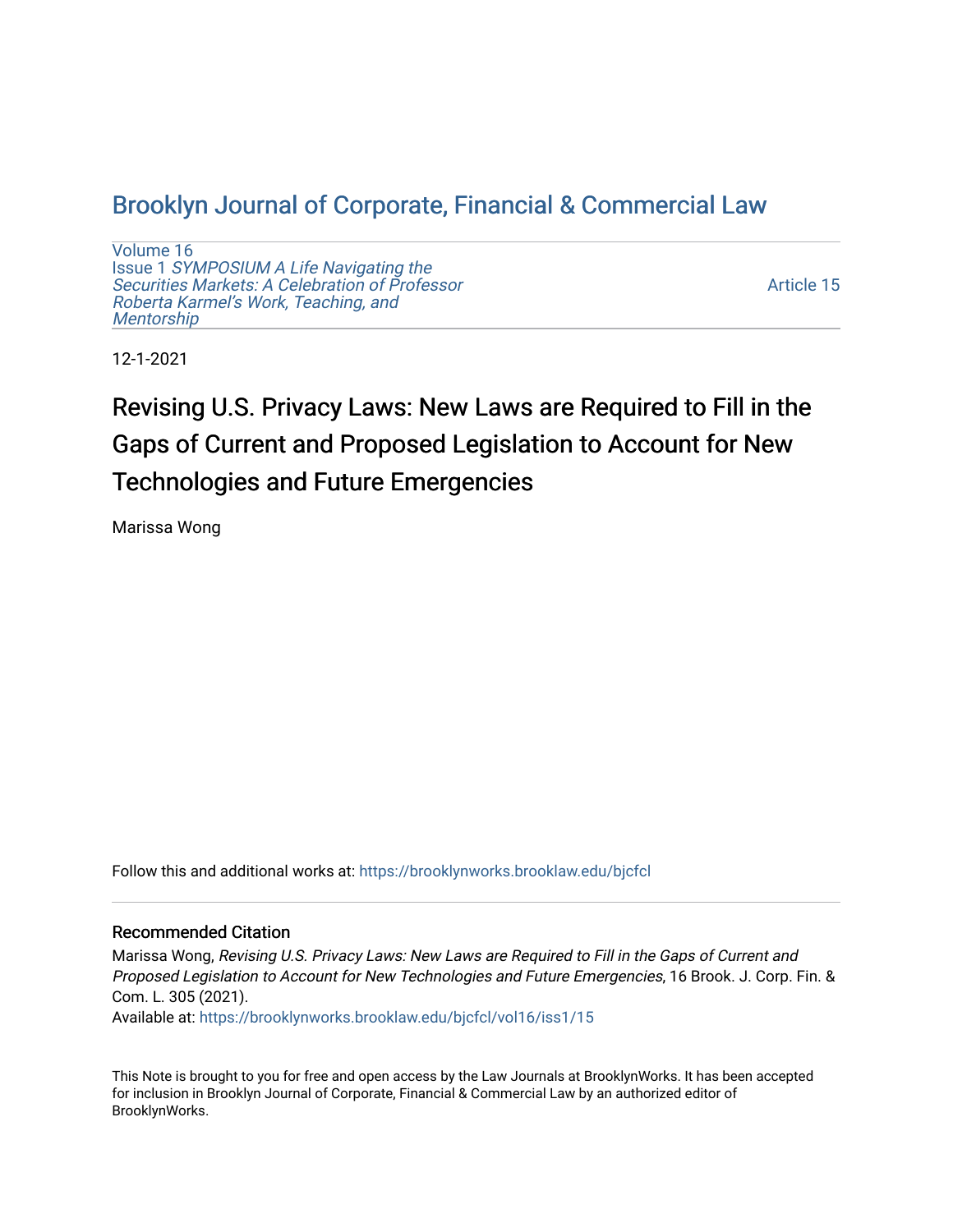# **REVISING U.S. PRIVACY LAWS: NEW LAWS** ARE REQUIRED TO FILL IN THE GAPS OF **CURRENT AND PROPOSED LEGISLATION TO ACCOUNT FOR NEW TECHNOLOGY AND FUTURE EMERGENCIES**

#### **ABSTRACT**

With the ongoing expansion of internet services and increase in cyberattacks, Congress has long recognized the need for comprehensive federal privacy legislation, but no federal legislation has been passed. Currently, the scatter-shot of sector and state-specific privacy laws have proven to be ineffective. The authority of the Federal Trade Commission (FTC) has also been weak. The unexpected occurrence of the COVID-19 pandemic further exposed the dire need for comprehensive federal privacy legislation. Data-collection methods such as facial recognition, immunity passports, and contact tracing leave users' health and location data vulnerable in the hands of the government and private companies. Technologies such as Zoom have also revealed privacy concerns. Amongst the many state-based privacy laws, the California Consumer Privacy Act (CCPA) is the most comprehensive state law to date. It governs every company that does business with a California company, has California resident customers, or collects any personal data of a California resident. However, this Note will suggest that the CCPA and other state and sectorbased regulations still leave loopholes. While there are comprehensive federal privacy bills being proposed, none have been passed due to the inability of the political parties to agree on the issues of preemption and private right of action. This Note will suggest a new approach to federal privacy regulation  $-$  a revised private right of action component, a sunset provision for preemption, and a minimization of disparate impact and increased scope of governance in COVID-19-responsive legislation.

#### **INTRODUCTION**

"If you are not paying for it, you're not the customer; you're the product being sold."

An average American's information can be found in anywhere between twenty-five and one hundred commercial databases.<sup>2</sup> Some data collection companies make their money solely by selling information about consumers to employers, marketers, and others.<sup>3</sup> Consumers contribute to the data in

<sup>1.</sup> Will Oremus, Are You Really the Product, SLATE (Apr. 27, 2018), https://slate.com/ technology/2018/04/are-you-really-facebooks-product-the-history-of-a-dangerous-idea.html/.

<sup>2.</sup> Tanith L. Balaban, Note, *Comprehensive Data Privacy Legislation: Why Now Is the Time?*, 1 CASE W. RSRV. J. L. TECH. & INTERNET 1, 5 (2009).

 $3.$  *Id.*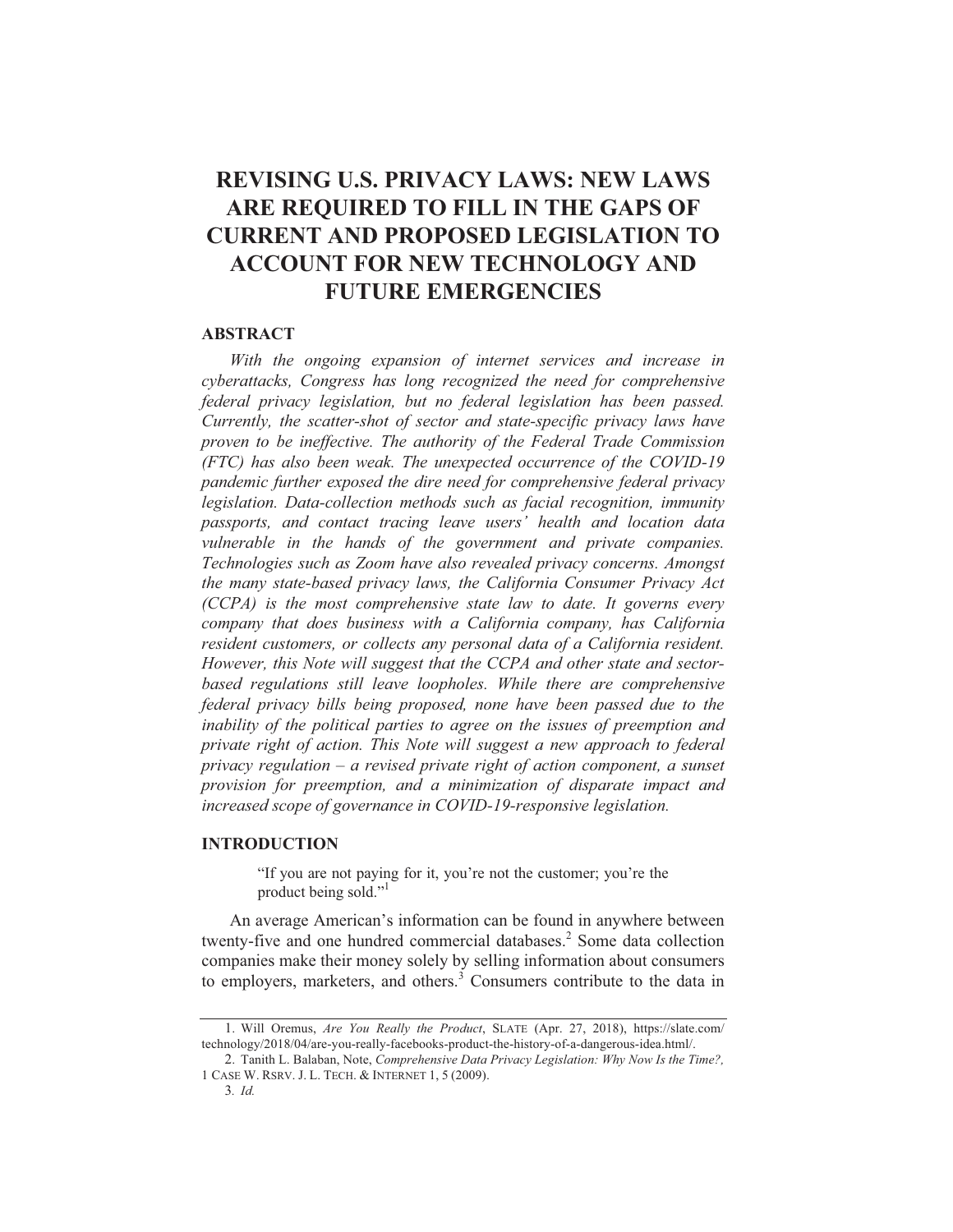these systems when they conduct a Google search, purchase something online, or create a Facebook profile.<sup>4</sup> Personal information has been turned into commodities with the opportunity for data abuse.<sup>5</sup> Naturally, data privacy has been a debated issue.<sup>6</sup>

Current and proposed data privacy legislations require re-examination. Rather than unrealistically expecting consumers to protect their own privacies, a federal privacy framework needs to be solidified to protect consumers.<sup>7</sup> The stakes are high when it comes to privacy. On July 19, 2020, Judge Salas's family was targeted due to her position as a woman on the bench.<sup>8</sup> Lack of privacy allowed the murderer to kill her son after accessing her family's address and other personal information.<sup>9</sup> In an effort to push for privacy protection, Judge Salas said:

In my case, the monster knew where I lived and what church we attended and had a complete dossier on me and my family. At the moment, there is nothing we can do to stop it, and that is unacceptable. My son's death cannot be in vain, which is why I am begging those in power to do something to help my brothers and sisters on the bench. $^{10}$ 

Later, "Daniel's Law," a privacy bill named after Judge Salas' son, was passed to prohibit the posting of home addresses and phone numbers of judges, prosecutors, and law enforcement.<sup>11</sup> Similar privacy protections need to be extended to consumers through federal privacy legislation.

If Judge Salas' situation is not convincing enough, the concerns surrounding Facebook will hopefully put the cherry on top. On October 5th, 2021, Frances Haugen, a previous Facebook employee and now whistleblower, testified before a Congressional Subcommittee the harms perpetuated by Facebook.<sup>12</sup> Haugen testified that Facebook's internal research showed that its use of its algorithm, that was derived from users' private data to target users with relevant content, was negatively impacting

<sup>5</sup> *%* ; *%*

<sup>6.</sup> See Cameron F. Kerry & Caitlin Chin, How the 2020 Elections Will Shape the Federal *Privacy Debate, BROOKINGS (Oct. 26, 2020), https://www.brookings.edu/blog/techtank/2020/10/* 26/how-the-2020-elections-will-shape-the-federal-privacy-debate/.

<sup>0</sup> *%*

<sup>8.</sup> David Wildstein, After Murder of Federal Judge's Son, Assembly Passes Bill to Protect Privacy of Judges, Prosecutors, Law Enforcement, N.J. GLOBE (Sept. 24, 2020), https://newjersey globe.com/legislature/after-murder-of-judges-son-assembly-passes-bill-to-protect-privacy-ofjudges-prosecutors-law-enforcement/.

<sup>9.</sup> Id.

<sup>10.</sup> Eric Levenson, New Jersey Federal Judge Whose Son Was Killed Details His Last Words, CNN (Aug. 3, 2020), https://www.cnn.com/2020/08/03/us/federal-judge-esther-salas/index.html.

<sup>11.</sup> Wildstein, *supra* note 8.

<sup>12.</sup> Rachel Popa & Chandler Ford, Privacy Implications of the Facebook Whistleblower Testimony, NAT'L L. REV. (Oct. 15, 2021), https://www.natlawreview.com/article/privacy-imp lications-facebook-whistleblower-testimony.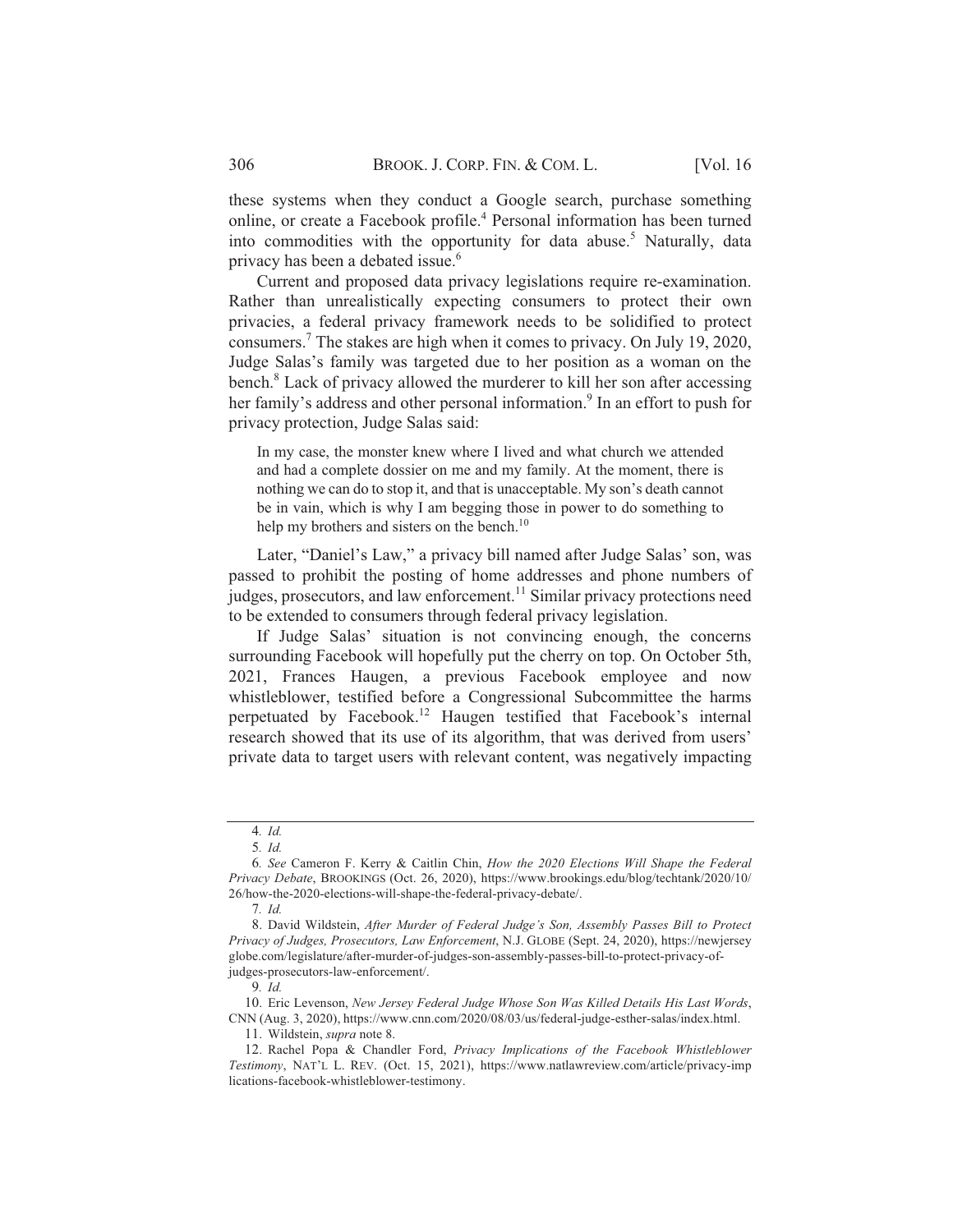teens' mental health.<sup>13</sup> She further testified that the tech giant puts profits over its users' safety, favoring growth over moderating harmful content.<sup>14</sup> The heart of the problem relates to user data privacy  $-$  Facebook chose to capitalize on users' data, targeted their insecurities by using their data, and continues to generate profit off this.<sup>15</sup> As a result, lawmakers are discussing possible new national privacy legislation through child safeguard laws.<sup>16</sup>

Comprehensive federal privacy law is necessary to cease confusion from the scattershot of sector and state-based laws, and to effectively protect data as technology continues to develop and remain boundless. Congress needs to enact legislation that preempts state laws, provides redress, protects health data during public health emergencies, and minimizes disparate impact.

In Part I, this Note will discuss the background and current state of privacy laws in the U.S. Part II will examine the current regulation and enforcement efforts. Then, Part III will discuss privacy issues posed by COVID-19 mitigation efforts. Next, Part IV will discuss the most recently proposed laws. Part V will examine why the current and proposed laws are insufficient for the future of privacy in the U.S. Lastly, Part VI will propose a solution requiring preemption of state laws, redress for victims, protection over health data collected through mitigation technologies and efforts, and minimization of disparate impact.

#### **I. BACKGROUND: THE CURRENT STATE OF U.S. PRIVACY LAW**

The U.S. has favored sector-specific and state-based legislation.<sup>17</sup> The rise of the Internet, which knows no borders, has led to the increased need for new privacy laws.<sup>18</sup> Privacy issues are further magnified as data privacy concerns are raised through COVID-19 pandemic mitigation efforts.<sup>19</sup>

#### A. SECTOR AND STATE SPECIFIC PRIVACY LEGISLATION

First, sector-specific legislation has led to user privacy complications.<sup>20</sup> One example of sector-specific legislation is the Health Insurance Portability and Accountability Act (HIPAA) which governs personal health information.<sup>21</sup> While HIPAA is a federal law that protects individuals' health information, it only applies to certain healthcare entities, such as a doctor's

<sup>13.</sup> Id.

<sup>14.</sup> Id.

<sup>15.</sup> Id. 16.  $Id$ .

<sup>17.</sup> Is a Federal U.S. Data Protection Regime Closer Than We Thought?, LEXOLOGY (June 30, 2020), https://www.lexology.com/library/detail.aspx?g=21821e38-0a05-4ca5-8d69-3ba2a34ab6f1. 18. Id.

 $19$   $Id$ 

<sup>20.</sup> See id.

<sup>21.</sup> Id.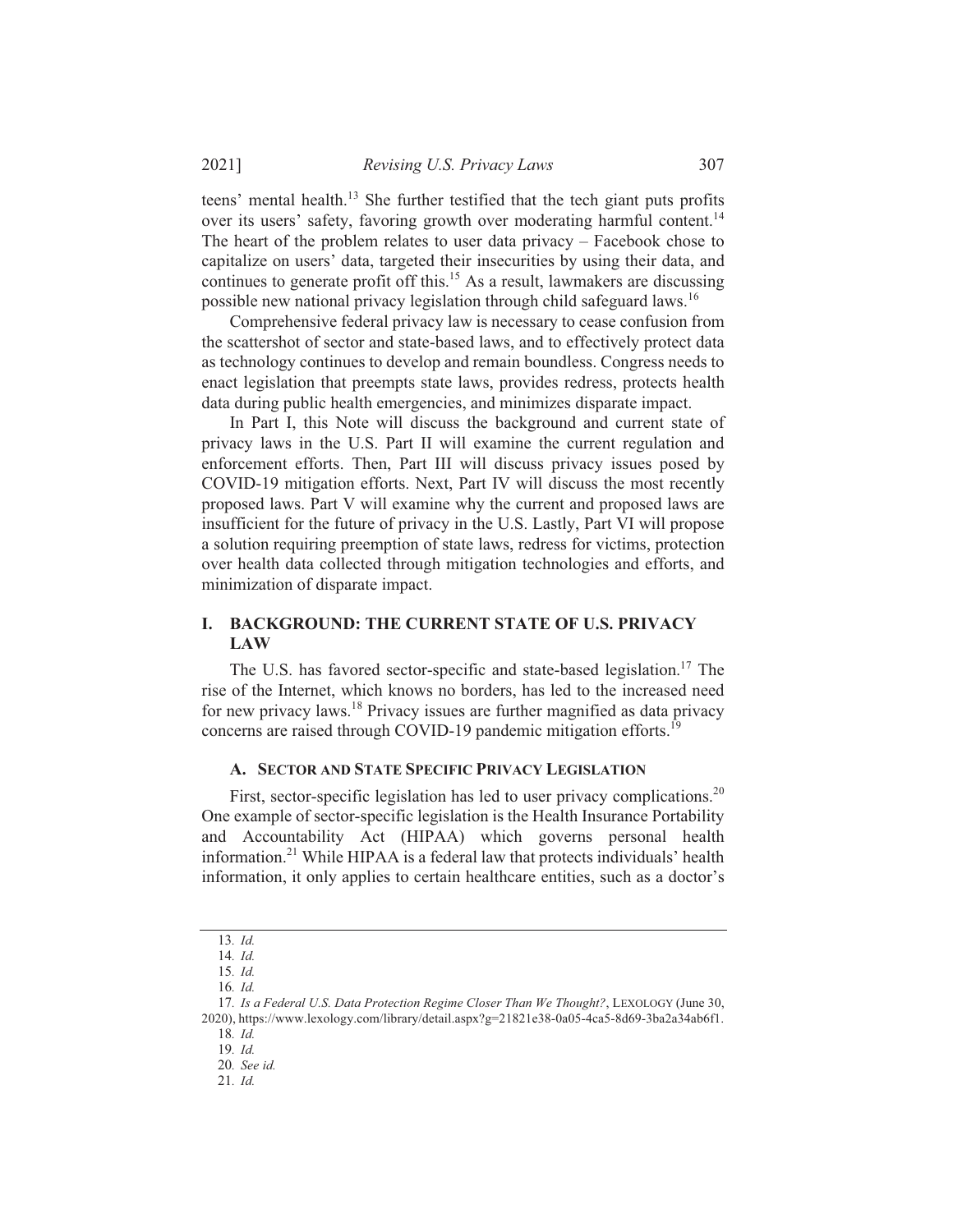office, and generally does not cover data provided by consumers through other methods such as fitness apps or devices.<sup>22</sup> Sector-specific legislation like HIPAA leaves loopholes and defers to states to fill in its gaps.<sup>23</sup>

State-specific privacy laws, the second type of non-federal privacy legislation, have also been ineffective in a comprehensive unified sense.<sup>24</sup> Different privacy laws in different states lead to confusion for consumers and businesses.<sup>25</sup> For example, the technology industry, a sector guided by statespecific laws, has historically been lightly regulated.<sup>26</sup> Undeniably, consumers may not have a problem with Netflix suggesting recommendations to them based on their viewing history.<sup>27</sup> However, the problem with big tech companies collecting data from consumers is that the data often leaves the companies' hands and control.<sup>28</sup> Aside from the dangers of individual data breaches, platforms such as Facebook already have full permission to sell and manage consumer data.  $29$  One example is the Cambridge Analytica Scandal that involved Donald Trump's political consulting firm's work on his 2016 presidential campaign.<sup>30</sup> The firm created surveys that several hundred thousand Facebook users completed and the survey required users to download a Facebook application (app) named "This is Your Digital Life."<sup>31</sup> Unknowingly, the app allowed the firm to collect personal information of the users and all of their Facebook friends.<sup>32</sup> This resulted in the harvesting of over fifty million Facebook users' personal data for the purpose of creating "psychographic profiles" of voters in advance of the 2016 election.<sup>33</sup> Even after Facebook learned of the data breach, it never bothered to alert its users.<sup>34</sup>

Americans were troubled by Facebook's access to their data, and consumers were left wondering what else Facebook and other tech companies have access to.<sup>35</sup> Facebook and other tech giants' terms of services are often complex and consumers do not bother to read the lengthy agreements.<sup>36</sup> This

34. Id.  $35. \; Id.$ 

<sup>22.</sup> Caitlin Wilmot, *Everyone Agrees - We Need a Comprehensive U.S. Privacy Law*, JD SUPRA (Sept. 26, 2020), https://www.jdsupra.com/legalnews/everyone-agrees-we-need-a-comprehensive-85012/.

<sup>23.</sup> See id.

<sup>24.</sup> See id.

<sup>25.</sup> Id.

<sup>26.</sup> Daniel Kelly, *Is It Time for New U.S. Data Privacy Laws?*, WEXLER WALLACE (May 1, 2019), https://www.wexlerwallace.com/time-new-data-privacy-laws/.

<sup>27.</sup> Id.

<sup>28.</sup> Id

<sup>29.</sup> Id.

<sup>30.</sup> Id.

<sup>31.</sup> *Id.* 

<sup>32.</sup> Id.

<sup>33.</sup> Id.

<sup>36.</sup> See Chloe Aiello, Senator to Zuckerberg: 'Your user agreement sucks', CNBC (Apr. 10, 2018), https://www.cnbc.com/2018/04/10/senator-to-zuckerberg-your-user-agreement-sucks.html.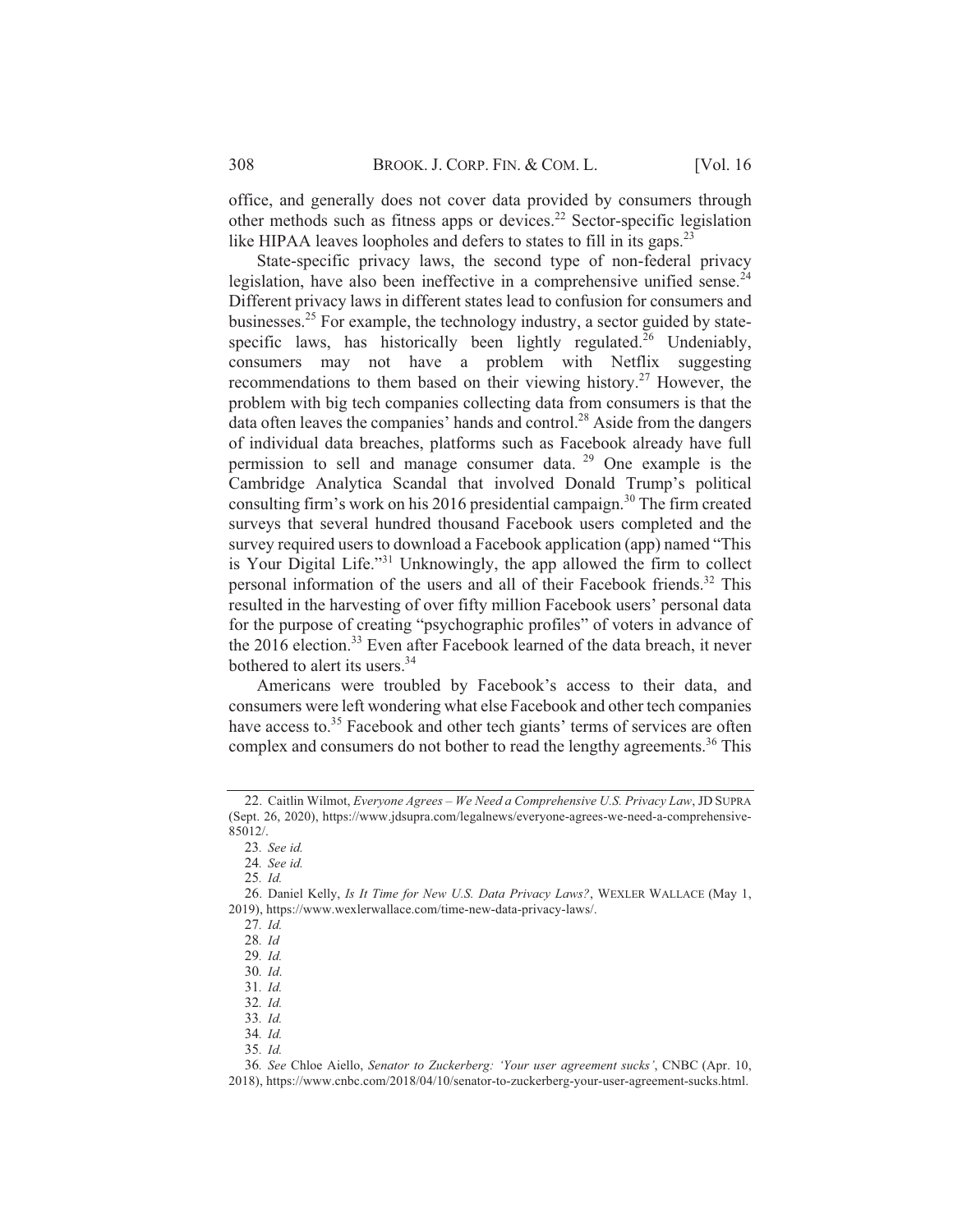*Revising U.S. Privacy Laws* 309

is reflected in Senator John Kennedy's statement to Facebook's Chief Executive Officer Mark Zuckerberg: "[Y]our user agreement sucks...[T]he purpose of a user agreement is to cover Facebook's rear end, not inform users of their rights."<sup>37</sup> While consumers rarely read the lengthy terms of service agreements, it would not make a difference if they did since consumers often have no option but to agree to the terms if they want to use the service.<sup>38</sup>

These issues raise genuine concern and has caused some states to enact their own privacy laws.<sup>39</sup> A patchwork of fifty sets of laws would confuse businesses and consumers, and hit small businesses and small government agencies heavily.<sup>40</sup> Comprehensive federal privacy laws would unify data protection enforcement, make application of privacy law more consistent, and relieve the burden of trying to ensure compliance with not just multiple state laws, but across different sectors.<sup>41</sup> State-by-state privacy laws would mean that a woman from California who orders an item from a Missouri business that manufactures in Florida could have her data regulated by three separate state laws, or by no laws, depending on the state.<sup>42</sup> While California has promulgated its own privacy law, its residents still cannot be assured that the protections apply when they deal with a party not covered by the law.<sup>43</sup> This patchwork of laws leads to inconsistent treatment of data depending on factors such as the residency of the consumer.<sup>44</sup> As a result, consumers cannot be confident that their data will remain protected from state to state.<sup>45</sup>

# B. STATES: CALIFORNIA'S DATA PRIVACY LEGISLATION

The most comprehensive state data privacy legislation to date is the California Consumer Privacy Act (CCPA), which went into effect in January 2020.<sup>46</sup> The CCPA applies to for-profit businesses that (1) have an annual gross revenue of at least \$25 million, (2) buy, receive, sell, or share consumer data from  $50,000$  or more consumer households, or devices, or  $(3)$  gain a

<sup>37.</sup> Id.

<sup>38.</sup> David Berreby, Click to Agree with What? No One Reads Terms of Service, Studies Confirm, THE GUARDIAN (Mar. 3, 2017), https://www.theguardian.com/technology/2017/mar/03/terms-ofservice-online-contracts-fine-print.

<sup>39.</sup> Casey Stanley, Why the Country Needs a National Data Privacy Framework, GOV'T TECH. (Oct. 1, 2019), https://www.govtech.com/opinion/Why-the-Country-Needs-a-National-Data-Privacy-Framework-Contributed.html.

<sup>40.</sup> Id.

<sup>41.</sup> LEXOLOGY, supra note 17.

<sup>42.</sup> Michael Beckerman, Americans Will Pay a Price for State Privacy Laws, N.Y. TIMES (Oct. 14, 2019), https://www.nytimes.com/2019/10/14/opinion/state-privacy-laws.html.

<sup>43.</sup> Id.

<sup>44.</sup> Id.

<sup>5;</sup> *%*

<sup>46.</sup> Angelique Carson, Data Privacy Laws: What You Need to Know in 2021, OSANO (July 20, 2021), https://www.osano.com/articles/data-privacy-laws.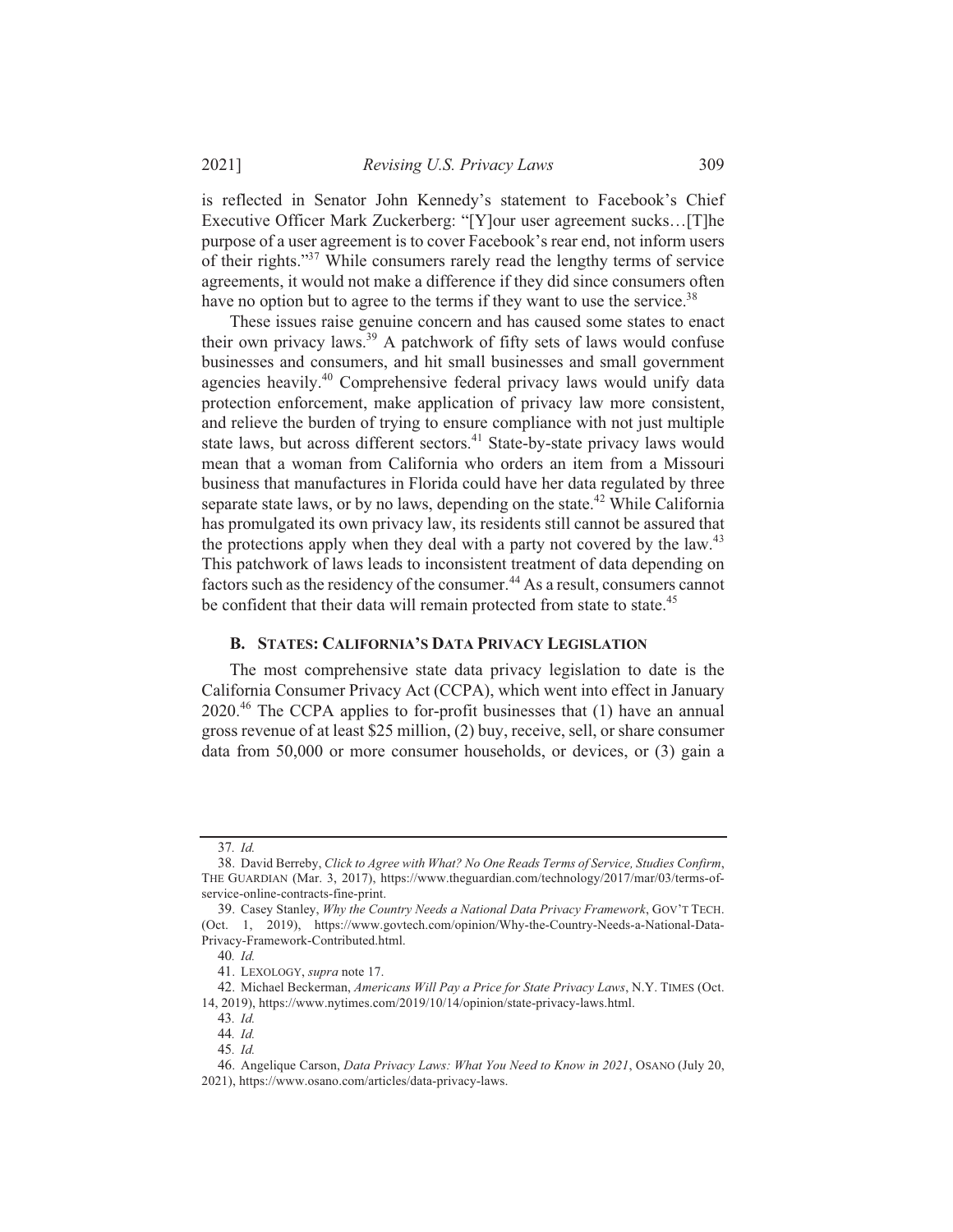majority of their annual revenue from the selling of personal data.<sup>47</sup> The Act governs beyond California residents; it applies to every company that does business with a California company, has California resident customers, or collects any personal data of a California resident for any purpose.<sup>48</sup> The goal of the CCPA is to give California residents more control over their personal data that companies collect and process.<sup>49</sup> According to Berkeley Economic Advising and Research, LLC's Standardized Regulatory Impact Assessment, the CCPA regulation will protect over \$12 billion worth of personal information used for advertising each year in California.<sup>50</sup>

The CCPA secures new privacy rights for California consumers such as the right to know about the personal information a business collects about them and how it is used and shared, the right to delete personal information collected from them, the right to opt-out of the sale of their personal information, and the right to non-discrimination for exercising their CCPA rights.<sup>51</sup> The consumers can request for businesses to disclose to them what personal information they have collected, used, shared, or sold about them and why they collected, used, shared, or sold that information.<sup>52</sup> This also applies to the categories of third parties with whom the business shares the personal information.<sup>53</sup>

The CCPA left some loopholes that were exploited by some big tech companies.<sup>54</sup> For instance, tech companies capitalized on the opportunity to exempt themselves from:  $(1)$  the CCPA's provision that allows users to optout of the "sale" of their data and (2) the CCPA's provision that allowed service providers who need data to perform a "business purpose."<sup>55</sup> Big tech companies argue that they do not sell data; they simply share it.<sup>56</sup> As a result, consumers cannot opt-out since they are not "selling" data.<sup>57</sup> Additionally, companies claim that they are acting pursuant to a "business purpose" of providing targeted advertising.<sup>58</sup> As a result, companies would be exempt

<sup>47.</sup> Tom Kulik, Some Big Reasons Why the CCPA Is More of A Problem Than You Think, ABOVE THE LAW (Oct. 28, 2019), https://abovethelaw.com/2019/10/some-big-reasons-why-theccpa-is-more-of-a-problem-than-you-think/.

<sup>48.</sup> Arlo Gilbert, California Consumer Privacy Act (CCPA) Compliance Guide: Everything You *Need to Know*, OSANO (Aug. 19, 2021), https://www.osano.com/articles/ccpa-guide.

<sup>49.</sup> Yunge Li, The California Consumer Privacy Act of 2018: Toughest U.S. Data Privacy Law *with Teeth?*, 32 LOY. CONSUMER L. REV. 177, 180 (2019).

<sup>50.</sup> Gilbert, *supra* note 48.

<sup>51.</sup> California Consumer Privacy Act (CCPA), CAL. ATT'Y. GEN., https://oag.ca.gov/privacy/ ccpa (last visited Dec. 27, 2020).

<sup>52.</sup> *Id.* 

<sup>53.</sup> *Id.* 

<sup>54.</sup> Prop 24 Expands Data Privacy Law, BALLOT.FYI (Oct. 26, 2020), https://www.ballot.fyi/ prop-24 [hereinafter Prop 24].

<sup>55.</sup> Id.

<sup>56.</sup> Id.

<sup>57.</sup> Id.

<sup>58.</sup> Id.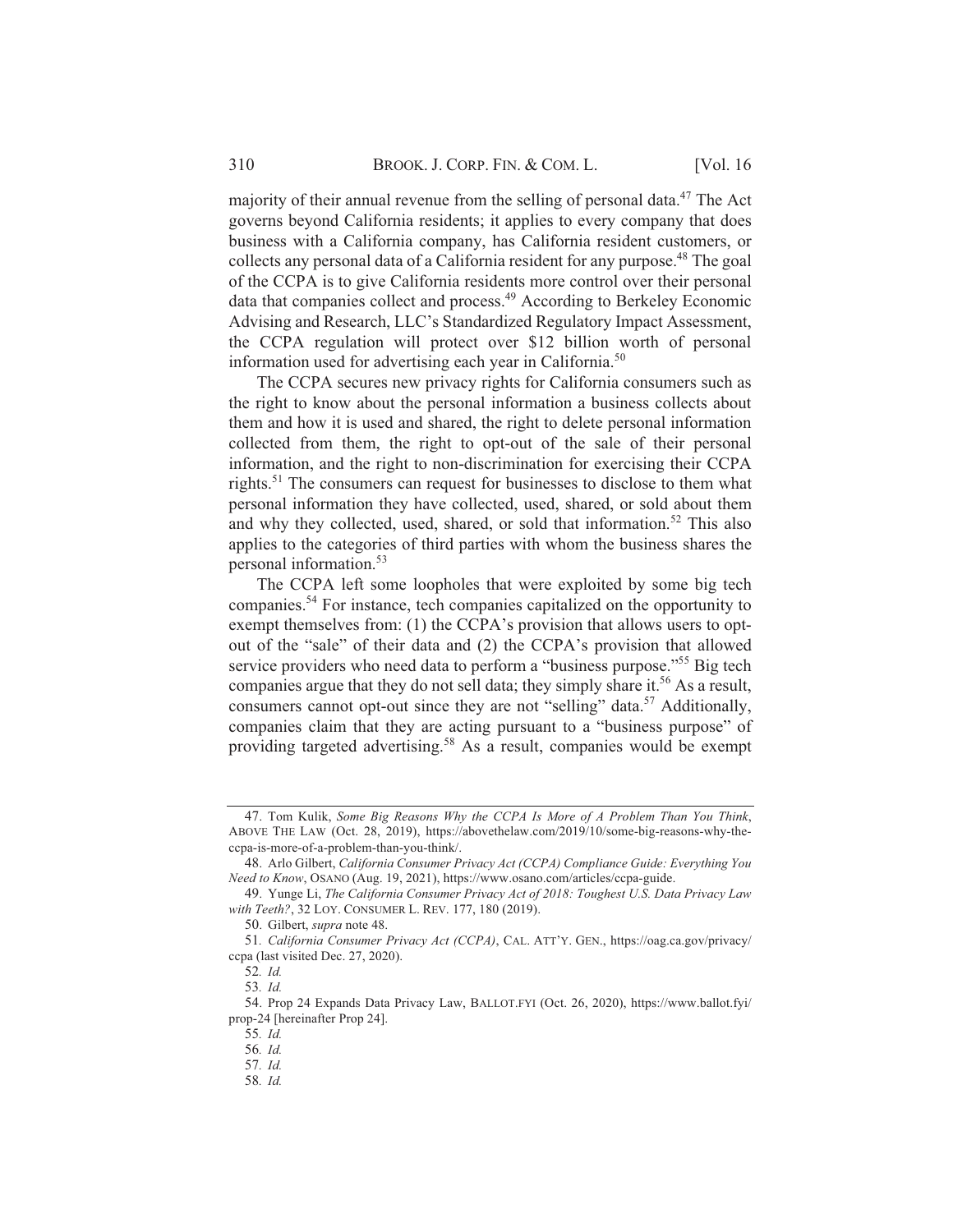from the Act.<sup>59</sup> For example, Facebook challenged its obligation to comply with the CCPA's provision by defining itself as a "service provider" who does not directly sell data it collects to third-party companies but only acts as a service that runs advertisements.<sup>60</sup> These loopholes were catalysts in passing of the California Privacy Rights Act (CPRA), effective January 1, 2023, which filled the gaps in the CCPA. $^{61}$ 

The CPRA expanded the CCPA's applicability to businesses that generate most of their revenue from sharing personal information, not just selling it; it changed the "Do not sell" clause to "Do not sell or share," which clarifies that targeted advertising is not a "business purpose."<sup>62</sup> The CPRA doubled the CCPA's threshold number of consumers or households from  $50,000$  to  $100,000$ , which reduced its applicability to small and midsize businesses.<sup>63</sup> Another notable expansion is the CPRA's new category of "sensitive personal information," which includes government identifiers such as social security numbers, financial accounts, login information, precise geolocation, race, ethnicity, religious or philosophical beliefs, genetic data, and sexual orientation information.<sup>64</sup> In other words, the CPRA's expansion will affect many more businesses and categories.

### **C. STATES: OTHER STATES' DATA PRIVACY LAWS**

Maine and Nevada also have state-based privacy laws.<sup>65</sup> However, Maine's privacy laws only apply to internet service providers and not to other types of companies that collect consumer data.<sup>66</sup> Maine's laws include the right to restriction of processing information, the right to opt-out of sale of personal data, transparency requirements, and non-discrimination requirements.<sup>67</sup> Similarly, Nevada's laws apply only to website operators and not to businesses that collect data offline.<sup>68</sup> Nevada's law includes the right to restriction of processing, transparency requirements, and data breach notification.<sup>69</sup> Compared to California's broad interpretation of what

<sup>59.</sup> Id.

<sup>60.</sup> Eric Westerhold, Facebook's Attempt to Dodge Compliance with CCPA: We Don't Sell Your Data, GEO. L. TECH. REV. (March 2020), https://georgetownlawtechreview.org/facebooks-attempt -to-dodge-compliance-with-ccpa-we-dont-sell-your-data/GLTR-03-2020/.

<sup>61.</sup> Prop 24, *supra* note 54.

<sup>62</sup> Id

<sup>63.</sup> Elizabeth Harding & Alex Polishuk, CPRA - What This Means for Your Business, JD SUPRA (Nov. 10, 2020), https://www.jdsupra.com/legalnews/cpra-what-this-means-for-your-business- $36612/$ .

<sup>5</sup> *%*

<sup>65.</sup> Gabe Turner, 47 States Have Weak or Nonexistent Consumer Data Privacy Laws, SECURITY.ORG (Apr. 14, 2020), https://www.security.org/resources/digital-privacy-legislation-bystate/.

<sup>66.</sup> Id.

<sup>67.</sup> Id.

<sup>68.</sup> Id.

<sup>69.</sup> Id.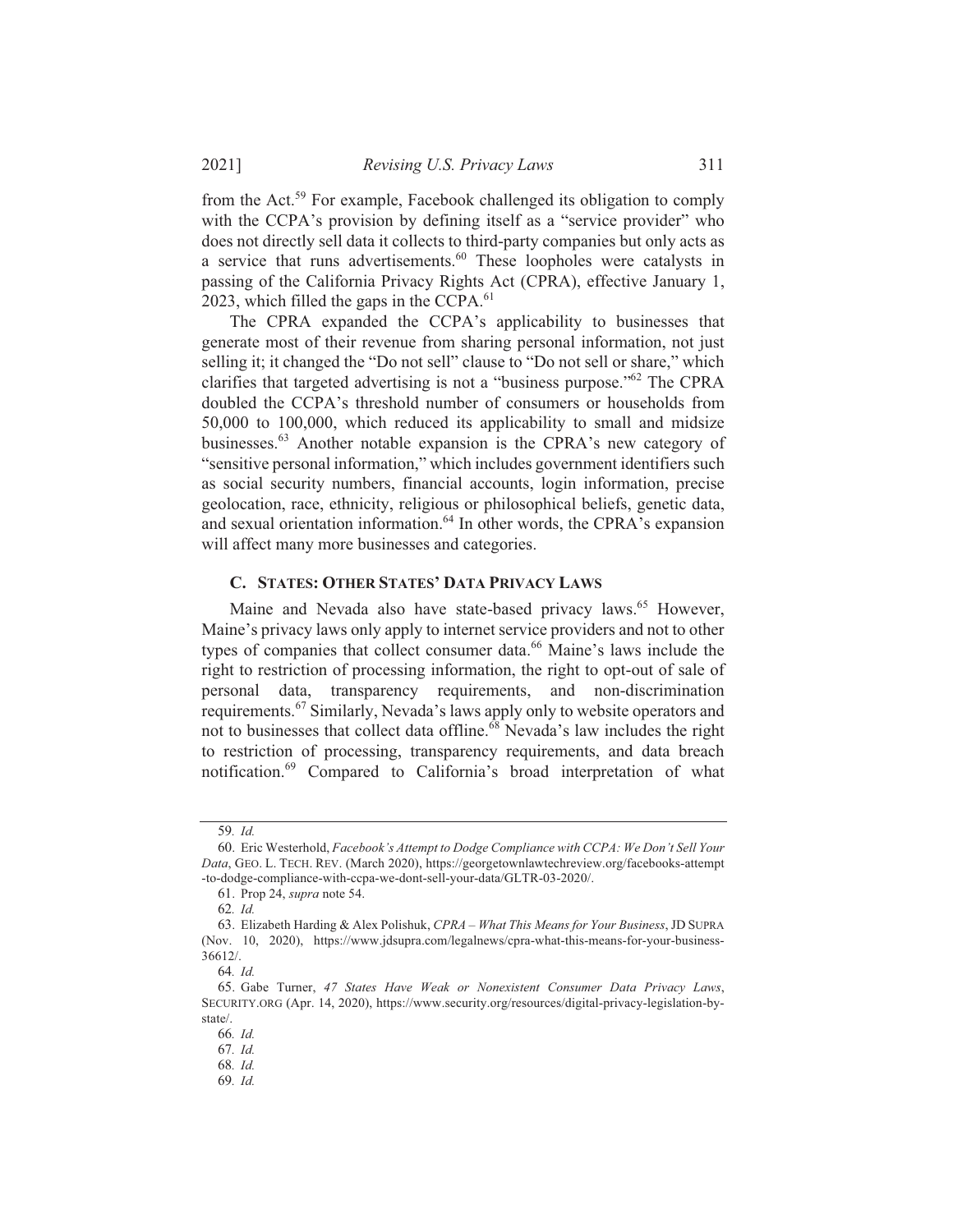comprises "sale," Nevada's rule is more oriented towards exclusion of things that are not literally the exchange of money for information.<sup>70</sup>

Companies that look to operate between states must navigate between separate laws that regulate the sale of data.<sup>71</sup> For example, companies that want to operate between California and Nevada must abide by laws that differ vastly since both states cannot agree on basic elements of privacy such as when and how a person can opt-out of having his or her data sold.<sup>72</sup> If companies do not have enough information to tell whether someone is a resident of a certain state, they must choose between applying one state's standard to all individuals nationwide or collecting more information about this person's location to make a decision.<sup>73</sup> If two states have differing obligations for companies, the company would need more personal information, which can be contrary to the goal of privacy laws.<sup>74</sup>

Furthermore, state-by-state legislation can put small business owners at a disadvantage because the varying regulatory environment requires experts, lawyers, and other resources that only better-resourced companies have.<sup>75</sup> This can contribute to the U.S. ceding its position as a leader in technology since many start-ups and entrepreneurs will be unable to navigate the complex data laws of every state that they want to do business in.<sup>76</sup> A federal law with consistent standards for online and offline companies regardless of the residency of their customers would be beneficial and prevent any hinderance on the country's position as a leader in technology.<sup>77</sup>

#### **II. STEPS TOWARDS COMPREHENSIVE PRIVACY LEGISLATION**

However, a high momentum of privacy legislation has pushed the U.S. to further its efforts to pass comprehensive federal privacy legislation.<sup>78</sup> Only seventeen states have failed to introduce state-level privacy legislation.<sup>79</sup> While not all of the proposed state laws will ultimately be passed, analyzing the key provisions of each bill can be an indicator of how privacy law is trending in the U.S.<sup>80</sup> Compared to the limited implications of Maine's and Nevada's legislation, California, Colorado, and Virginia have passed comprehensive privacy legislation that encompasses both consumer rights

76. Id.

79. Id.

80. Id.

<sup>70.</sup> Id.

<sup>71.</sup> Beckerman, supra note 42.

<sup>72.</sup> Id.

<sup>73.</sup> Id.

<sup>74.</sup> Id. 75. Id.

<sup>77.</sup> Id.

<sup>78.</sup> Sarah Rippy, U.S. State Privacy Legislation Tracker, IAPP (Sept. 16, 2021), https:// iapp.org/resources/article/us-state-privacy-legislation-tracker/.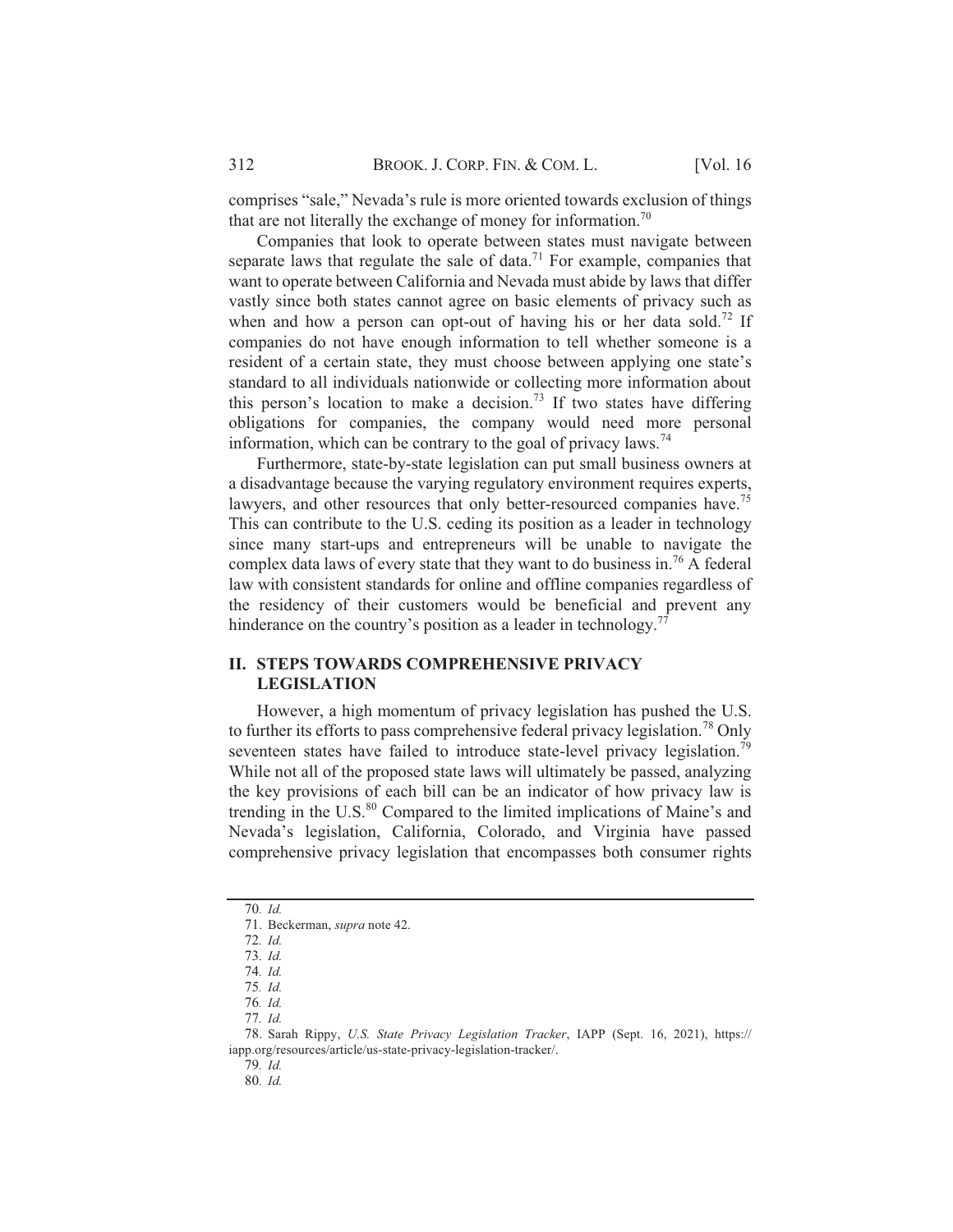and business obligations.<sup>81</sup> Additionally, Massachusetts, New York, North Carolina, Ohio, and Pennsylvania either introduced legislation or have legislation in committee.<sup>82</sup>

The Colorado Privacy Act (CPA), within the Colorado Consumer Protection Act<sup>83</sup> and effective on July 8, 2021, is similar to the CCPA.<sup>84</sup> However, the CPA applies to entities that conduct business in Colorado, including producing or delivering products or services targeted to Colorado residents.<sup>85</sup> In contrast to the CCPA, the CPA does not have a revenue limit, and as a result, a business cannot be held to the law solely because of its annual revenues.<sup>86</sup> The CPA also omits individuals acting in a "commercial or employment context, as a job applicant, or as a beneficiary of someone acting in an employment context." $\frac{87}{7}$ 

Furthermore, the CPA defines the "sale" of data similar to the CCPA, which occurs when personal data is exchanged for "other valuable consideration" and is not limited to "monetary consideration."<sup>88</sup> Additionally, the definition of "sale" excludes certain types of disclosures similar to those in the California Data Protection Act (CDPA).<sup>89</sup> These disclosures include "disclosures to a processor that processes the personal data on behalf of a controller, disclosures of personal data to third party for purposes of providing a product or service requested by consumer, disclosures or transfer of personal data to an affiliate of the controller's," and more.<sup>90</sup> The CPA requires entities to exercise certain duties as well. Entities must exercise the duties of transparency and purpose specification, duty of data maximization, duty to avoid secondary use, duty of care, duty to avoid unlawful discrimination, duty regarding sensitive data, and duty to conduct and document data protection assessment.<sup>91</sup>

<sup>81.</sup> Id.

<sup>82.</sup> See id. "In committee" refers to a bill that is scheduled for public hearing where its merits and disadvantages are discussed. See In Committee, U.S. HOUSE OF REPRESENTATIVES, https:// www.house.gov/the-house-explained/the-legislative-process/in-committee (last visited Oct. 9,  $2021$ ).

<sup>83.</sup> State Laws Related to Digital Privacy, NAT'L CONF. ST. LEGISLATURES (July 22, 2021), https://www.ncsl.org/research/telecommunications-and-information-technology/state-laws-related -to-internet-privacy.aspx.

<sup>84.</sup> Sarah Rippy, Colorado Privacy Act Becomes Law, IAPP (July 8, 2021), https://iapp.org/ news/a/colorado-privacy-act-becomes-law/.

<sup>85.</sup> *Id.* (explaining that the CPA applies to an entity that "[c]onducts business in Colorado or produces or delivers commercial products or services that are internationally targeted to residents of Colorado: and controls or processes the personal data of at least  $100,000$  consumers or more during a calendar year; or derives or receives a discount on the price of goods or services from the sale of personal data and processes or controls the personal data of 25,000 consumers or more").

<sup>15</sup> *%*

<sup>87.</sup> Id.

<sup>88.</sup> Id.

<sup>89.</sup> Id.

<sup>90.</sup> Id.

<sup>91.</sup> Shelly Kim, et al., Colorado Privacy Act: What Businesses Need to Know, JD SUPRA (July 26, 2021), https://www.idsupra.com/legalnews/colorado-privacy-act-what-businesses-9756798/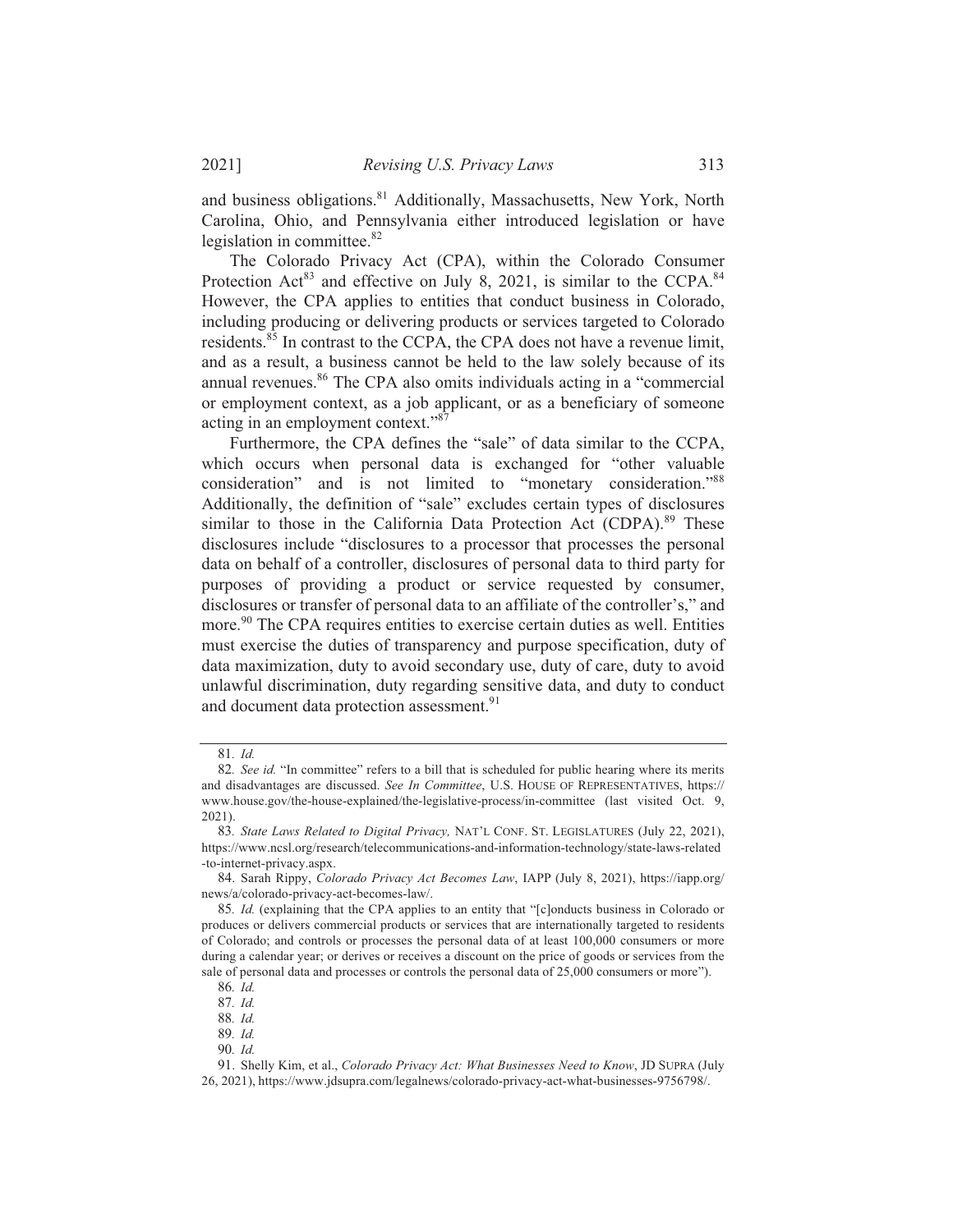The duties of transparency and purpose specification require controllers to provide accessible, clear, and meaningful privacy notice to consumers including things such as the categories of personal data collected or processed by the controller or a processor, the purposes for which personal data is processed, and the express purposes for which personal data is processed.<sup>92</sup> The duty of data maximization mandates that "a controller's collection of personal data must be adequate, relevant and limited to what is reasonably necessary in relation to the specified purposes for which the data is processed."<sup>93</sup> Furthermore, the duty to avoid secondary use requires a controller to not process personal data for purposes "that are not reasonably necessary or compatible with the specified purposes which the personal data are processed, unless the controller first obtains the consumer's consent."<sup>94</sup> The duty of care requires a controller to "take reasonable measures to secure personal data during both storage and use from unauthorized acquisition" and the duty to avoid unlawful discrimination requires that a controller "shall not process personal data in violation of state or federal laws that prohibit unlawful discrimination against consumers."<sup>95</sup> The duty regarding sensitive data also states that a controller shall not "process a consumer's sensitive data without first obtaining the consumer's consent."<sup>96</sup> Lastly, the duty to conduct and document data protection assessment requires that a controller "not conduct processing that presents a heightened risk of harm to a consumer without conducting and documenting a data protection assessment of each of its processing activities that involve personal data acquired on or after the effective date of this section that present a heightened risk of harm to a consumer." $97$ 

The Virginia Consumer Protection Act, effective on January 1, 2023, affects persons conducting business in the Commonwealth and who  $\degree(1)$ either control or process personal data of at least 100,000 consumers or  $(2)$ derive over 50 percent of gross revenue from the sale of personal data and control or process personal data of at least 25,000 consumers."<sup>98</sup> However, the Act does not apply to state or local government.<sup>99</sup> Consumers have access to their personal data and can correct or delete it and opt-out of targeted advertising.

After Virginia and California passed comprehensive privacy legislation, the Information Transparency and Personal Data Control Act was introduced

<sup>92.</sup> Id.

<sup>93.</sup> Id.

<sup>94.</sup> Id.

<sup>95.</sup> S. B. 21-190, 73rd Gen. Assemb., Reg. Sess. (Col. 2021).

<sup>96.</sup> Id.

<sup>97.</sup> Id.

<sup>98.</sup> State Laws Related to Digital Privacy, supra note 78.

<sup>99.</sup> Id.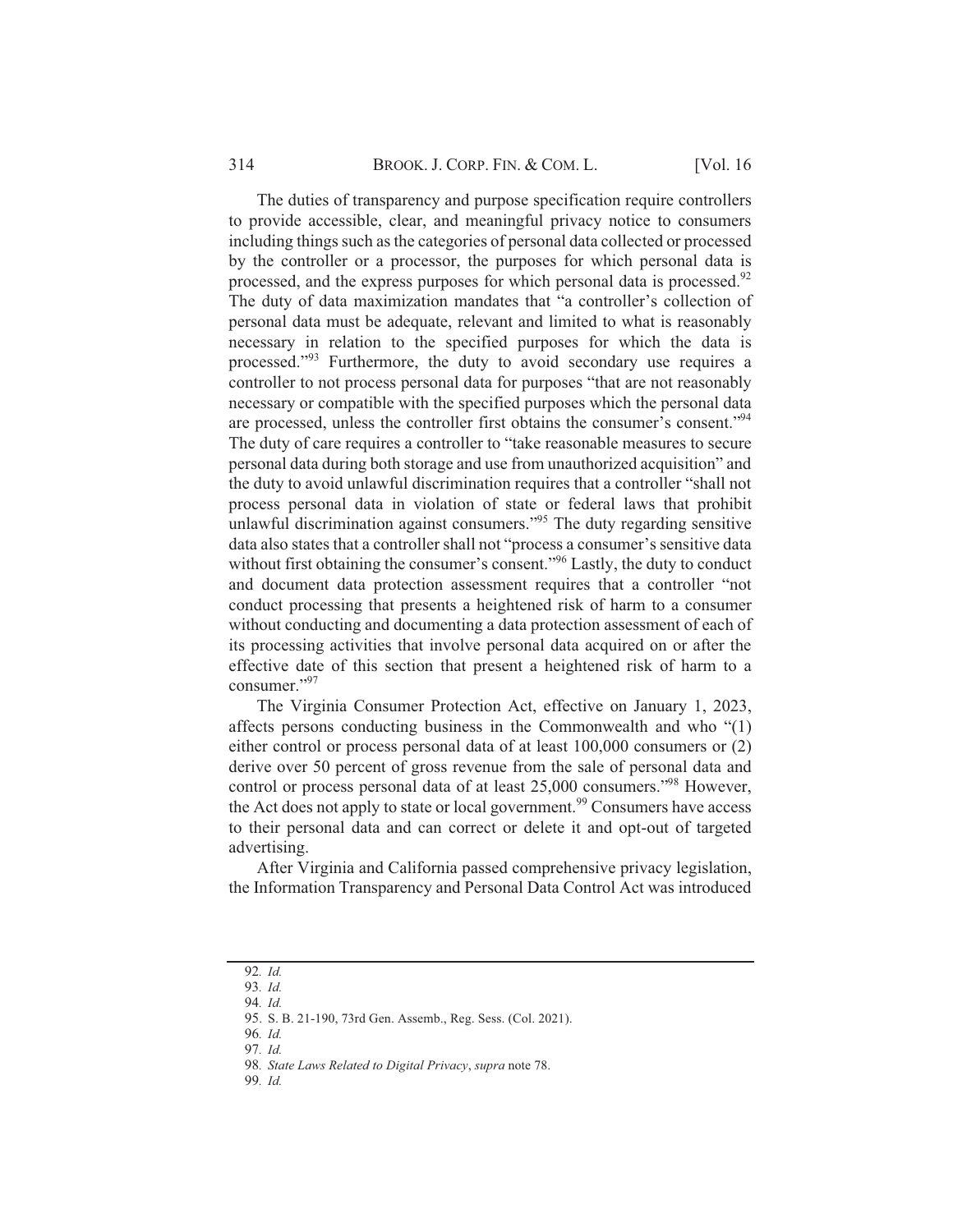on a national level.<sup>100</sup> The Act is the first piece of comprehensive privacy legislation introduced in the  $117<sup>th</sup>$  U.S. Congress by Rep. Suzan DelBene, D-Wash.<sup>101</sup> The significance is that the Act claims to be a middle-ground between Democrats and Republicans as it seeks to attract support and eventual passage.<sup>102</sup> Previous versions of DelBene's federal comprehensive privacy legislation were stalled due to insufficient support from Republicans.<sup>103</sup> It is also uncertain if this Act will be the last and final one.<sup>104</sup>

The Act is more business-friendly than previous bills proposed by Democrats.<sup>105</sup> It does not include a private right of action and exempts small businesses from a bi-yearly privacy audit performed by a "qualified, objective, independent third party."<sup>106</sup> Small businesses are those that "collect, store, process, sell, share, or otherwise use the sensitive personal information of 250,000 people or fewer per year."<sup>107</sup> The Act also includes a preemption provision that would resolve the issues pertaining to the scattershot of privacy laws but "would not affect state laws related to data breaches, biometrics, wiretapping or public records."<sup>108</sup> These provisions are in line with Republican privacy legislation.<sup>109</sup>

Generally, the Act empowers consumers to opt-out of collection, processing and sharing of non-sensitive information, such as public information, by companies at any time and expand the Federal Trade Commission (FTC) rulemaking authority, such as requiring entities to obtain affirmative opt-in consent, to target entities that "collect, transmit, store, process, sell, share or otherwise use the sensitive personal information of members of the public."<sup>110</sup> Sensitive personal information is protected under the Act and includes "financial account numbers and authentication credentials...; health information; genetic data; ... social security numbers...; precise geolocation information, the content of oral or electronic communications; biometric data; ... citizenship or immigration status; mental or physical health diagnoses, religious beliefs; and web browsing history and application usage history."<sup>111</sup>

Enforcement of the Act will be exercised through the FTC and the state attorney general, and would require the hiring of 500 new FTC employees,

103. Id.

- 105. Id.
- 106. Id.
- 107. Id. 108. Id.
- 109.  $Id$
- 110. Id.
- 111. *Id.*

<sup>100.</sup> Müge Fazlioglu, The First But Not the Last Comprehensive U.S. Privacy Bill of 2021, IAPP (Mar. 17, 2021), https://iapp.org/news/a/the-first-but-not-the-last-comprehensive-u-s-federalprivacy-bill-of-2021/.

<sup>101.</sup> Id.

<sup>102.</sup> Id.

<sup>104.</sup> Id.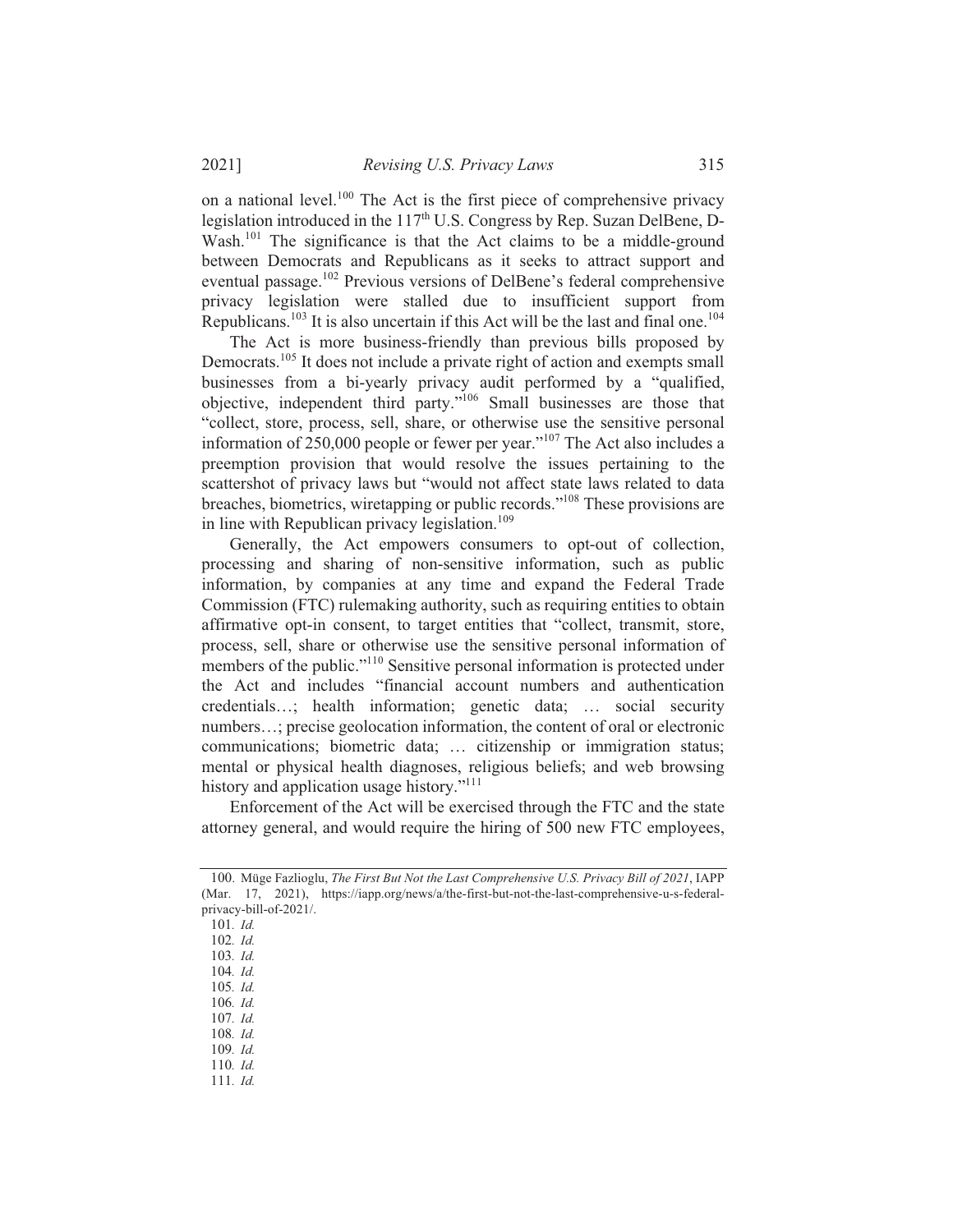including 50 who have "technology expertise."<sup>112</sup> Any state's attorney general may bring an action on behalf of the state's resident if the FTC fails to act within a 60-day period after discovering or being on alert of the violation.<sup>113</sup> While it is unclear whether the Act will be passed, the dire need for uniform federal legislation still remains.

#### **A.** THE FEDERAL TRADE COMMISSION ("FTC"): POWERS AND **LIMITATIONS**

The FTC was initially established to ensure fair competition in commerce.<sup>114</sup> Section 5 of the FTC Act gives the agency broad jurisdiction over commercial entities under its authority to prevent "unfair or deceptive acts or practices in or affecting commerce." $115$  Due to Congress' urge to govern privacy, the FTC became involved with consumer privacy cases.<sup>116</sup> The FTC served as a backdrop to the self-regulatory regime of companies in order to not stifle the growth of online activity.<sup>117</sup> Under Section 5, the FTC has two bases for finding privacy issues – "deceptive" and "unfair" trade practices.<sup>118</sup> An unfair or deceptive act is a material "representation, omission or practice that is likely to mislead the consumer acting reasonably in the circumstances, to the consumer's detriment," or a practice that "causes or is likely to cause substantial injury to consumers which is not reasonably avoidable by consumers themselves and not outweighed by countervailing benefits to consumers or to competition."<sup>119</sup> Although Section 5 does not grant the FTC specific authority to regulate privacy, it has been construed to prohibit certain privacy invasions based on deception.<sup>120</sup> However, the FTC still faces significant limits in power.<sup>121</sup>

One limitation of the FTC is its inability to issue fines for Section 5 violations since fines can only be issued for violations of consent decrees.<sup>122</sup> Furthermore, certain industries are exempt from FTC Section 5 enforcement.<sup>123</sup> Moreover, private causes of action are not available.<sup>124</sup> While

115. Id.

 $119$  *Id* 

<sup>112.</sup> Id.

<sup>113.</sup> *Id.* 

<sup>114.</sup> Federal Trade Commission Act, 15 U.S.C. § 45 (2006).

<sup>116.</sup> Daniel Solove & Woodraw Hartzog, The FTC And The New Common Law of Privacy, 114 COLUM. L. REV. 583, 598 (2014).

<sup>117.</sup> Id.

<sup>118.</sup> *Id.* at 599.

<sup>120.</sup> Chris Hoofnagle, Woodrow Hartzog & Daniel Solove, The FTC Can Rise to the Privacy Challenge, but not without Help from Congress, BROOKINGS (Aug. 8, 2019), https:// www.brookings.edu/blog/techtank/2019/08/08/the-ftc-can-rise-to-the-privacy-challenge-but-notwithout-help-from-congress/.

<sup>121.</sup> Id.

<sup>122.</sup> Id.

<sup>123.</sup> Matthew Humerick, The Tortoise and the Hare of International Data Privacy Law: Can the United States Catch Up to Rising Global Standards?, 27 CATH. U. J. L. & TECH. 77, 85 (2018). 124. Id.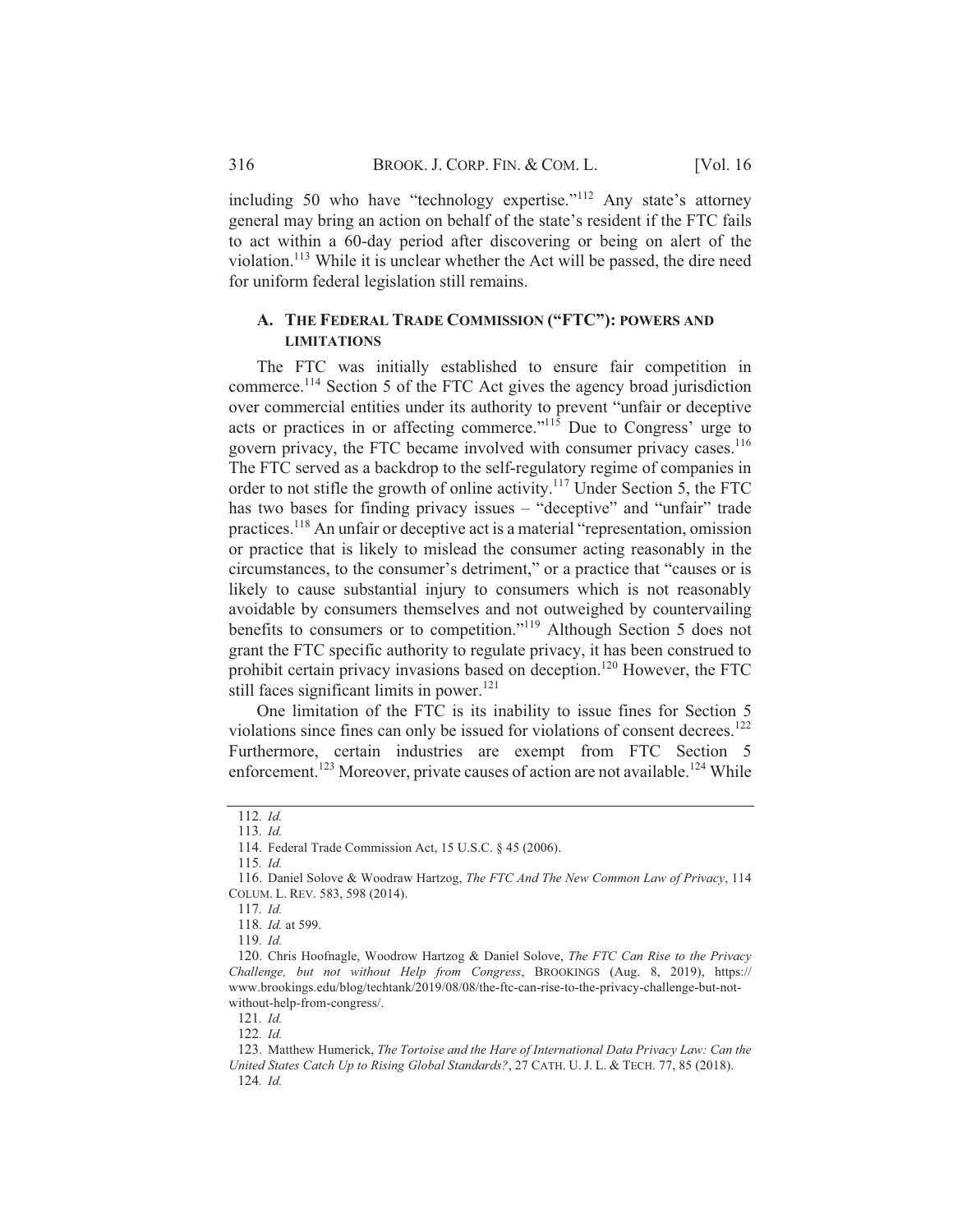*Revising U.S. Privacy Laws* 317

the FTC has developed accountability standards that lay out best practices for companies using consumer data in their specific industry, these best practices are not mandatory and as a result, companies do not have to oblige by them.<sup>125</sup>

The FTC's "deception authority" is another limitation: if a company makes a promise in its privacy policy and fails to carry that out, the FTC can only act because of the deception.<sup>126</sup> However, if the company does not promise to protect privacy, there is not much the agency can do.<sup>127</sup> Moreover, the FTC's jurisdiction is limited since it generally does not have authority over several sectors, including government agencies, non-profits, banks, insurers, and transportation companies.<sup>128</sup> It is impossible for the FTC to act as a comprehensive privacy regulator because of the many areas that fall outside of its authority.<sup>129</sup>

Another limitation is that each action against big companies requires meticulous investigation before the agency can even obtain any relief for consumers.<sup>130</sup> The FTC is severely understaffed in privacy, with only forty full-time staff members as of Spring 2019.<sup>131</sup> This is a very low number compared to countries with smaller populations than the U.S., such as the hundreds of staff members in Britain and almost 150 each in Ireland and Canada.<sup>132</sup>

Lastly, the FTC does not require companies to enact specific practices or privacy policies.<sup>133</sup> The majority of its cases against companies end in settlements or consent decrees.<sup>134</sup> As a result, the FTC is unable to establish a foundation for privacy law.<sup>135</sup> Naturally, companies have resorted to developing their own privacy practices.<sup>136</sup>

## **III. DATA COLLECTION THROUGH COVID-19 MITIGATION EFFORTS AND ITS DANGERS**

COVID-19 mitigation strategies have exacerbated and fast-tracked the need for new privacy laws. For example, PopID, a provider of thermal facial recognition technology, has sold devices in the U.S. to senior living homes, office buildings, manufacturing facilities, and fast food restaurants such as

<sup>125.</sup> *Id.* at 87.

<sup>126.</sup> Robert Gellman, Can Consumers Trust the FTC to Protect Their Privacy?, ACLU (Oct. 25, 2016), https://www.aclu.org/blog/privacy-technology/internet-privacy/can-consumers-trust-ftcprotect-their-privacy.

<sup>127.</sup> Id.

<sup>128.</sup> Id.

<sup>129.</sup> Id.

<sup>130.</sup> Jessica Rich, *Give the F.T.C. Some Teeth to Guard Our Privacy*, N.Y. TIMES, (Aug. 12, 2019), https://www.nytimes.com/2019/08/12/opinion/ftc-privacy-congress.html.

<sup>131.</sup> Id.

<sup>132.</sup> Id.

<sup>133.</sup> Humerick, supra note 118.

<sup>134.</sup> *Id.* 

 $135.$  *Id.* 

<sup>136.</sup> Id.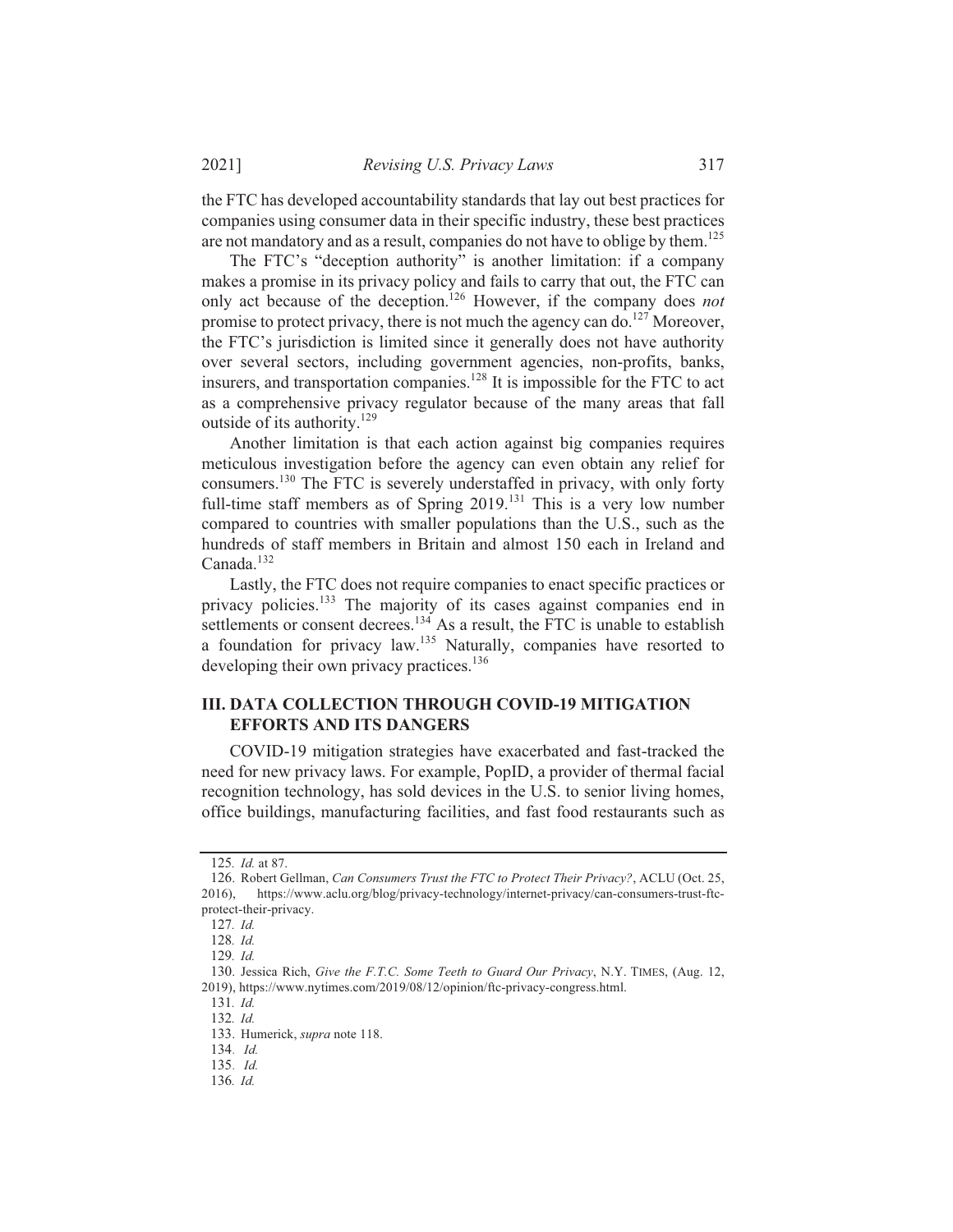Subways and Taco Bell to monitor their employees.<sup>137</sup> PopID checks employees in by asking them to stand in front of a camera that identifies them by their face while measuring their temperature.<sup>138</sup> Through this process, employers are capturing medical information on people along with their facial identification.<sup>139</sup> The problem is that companies usually have discretion in what they do with this data, and these devices could end up being utilized in public places.<sup>140</sup> The U.S. Food and Drug Administration which normally monitors medical and diagnostic devices said it would temporarily permit companies to market unvetted thermal cameras due to the urgency of the pandemic.<sup>141</sup> The American Civil Liberties Union of Hawaii responded to this technology in a letter to government officials by calling the technology "ineffective, unnecessary, rife for abuse, expensive, potentially unconstitutional, and, in a word, terrifying."<sup>142</sup>

Furthermore, Sonde Health developed a voice biometric technique for COVID-19 detection where machine learning is applied to a six-second voice sample to detect respiratory symptoms including coughing, shortness of breath, chest tightness, or pain in order to determine whether an employee can return to work.<sup>143</sup> SHI International, a 5,000-person global technology company, will be implementing this technique.<sup>144</sup> Australia also signed a deal with a drone manufacturer to develop drones with thermal recognition technology that can monitor temperatures, heart rates, respiratory patterns, sneezing, and coughing in coronavirus hotspots. $145$ 

In the U.S., six states have passed legislation governing biometric information by commercial entities, but most of these laws do not govern the collection of thermal facial recognition data for noncommercial purposes.<sup>146</sup> While some say Section 5 of the FTC Act can provide privacy protections in this area, there is no specific judicial precedent supporting FTC authority to govern the collection or use of thermal information.<sup>147</sup> Furthermore, the FTC has primarily only prosecuted deceptive privacy practices in the past.<sup>148</sup>

<sup>137.</sup> Emily Waltz, *Entering a Building May Soon Involve a Thermal Scan and Facial* Recognition, IEEE SPECTRUM (June 26, 2020), https://spectrum.ieee.org/the-human-os/biomedical /devices/entering-a-building-may-soon-involve-a-thermal-scan-and-facial-recognition.

<sup>138.</sup> Id.

<sup>139.</sup> Id.

<sup>140.</sup> Id.

<sup>141.</sup> Id.

<sup>142.</sup> Id.

<sup>143.</sup> Chris Burt, Facial Recognition Temperature Scanning, Wearables and Voice Biometrics Deployed for COVID-19 Spread Prevention, BIOMETRICUPDATE.COM (Aug. 3, 2020). https:// www.biometricupdate.com/202008/facial-recognition-temperature-scanning-wearables-and-voicebiometrics-deployed-for-covid-19-spread-prevention.

<sup>144.</sup> Id.

<sup>145.</sup> Meredith Van Natta et al., The Rise and Regulation of Thermal Facial Recognition Technology During the COVID-19 Pandemic, 7 J. L. & BIOSCIENCES 1, 6 (2020).

<sup>146.</sup> *Id.* at 8-9.

<sup>147.</sup> *Id.* at 10.

<sup>148.</sup> *Id.* at 10-11.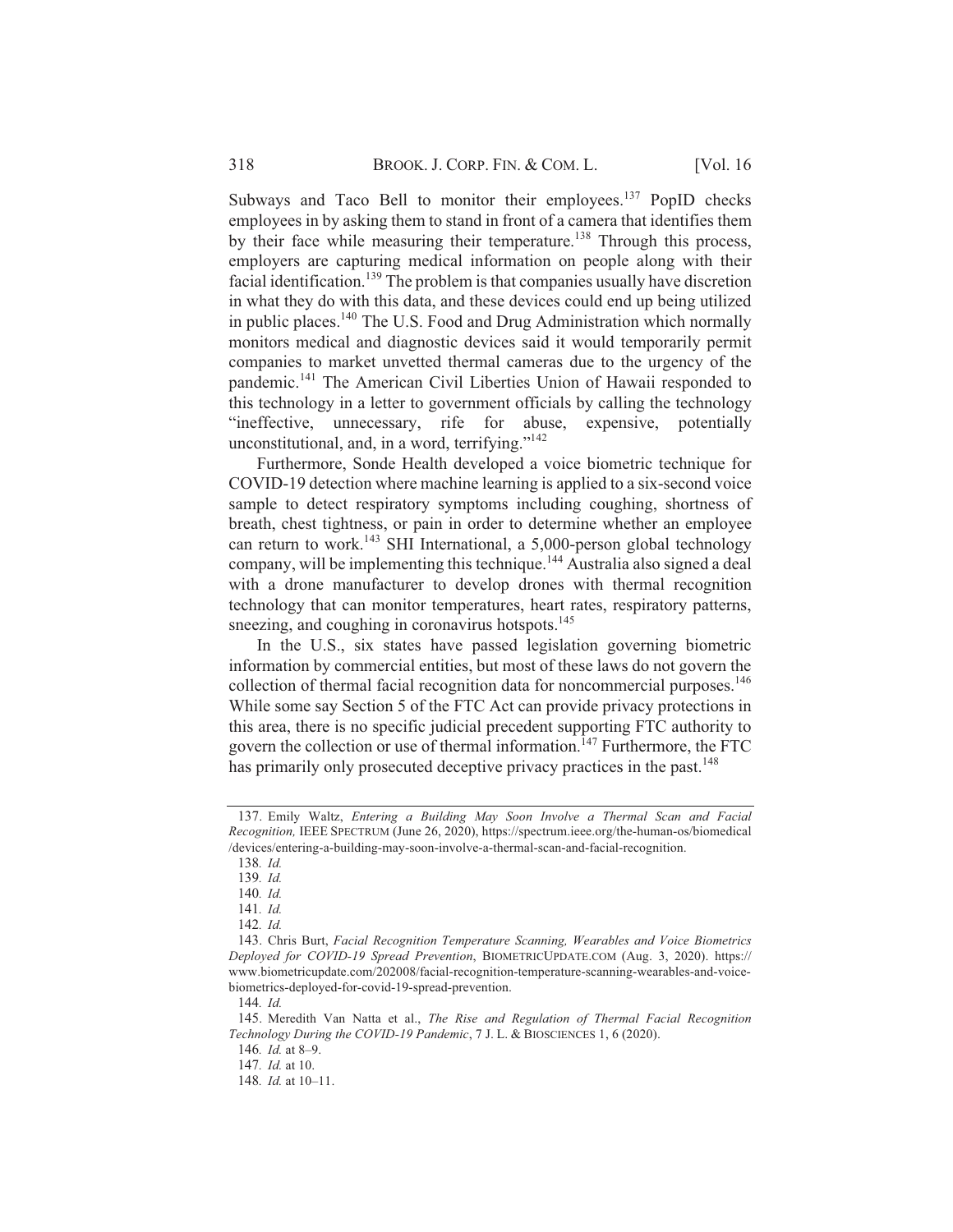*Revising U.S. Privacy Laws* 319

The creation of contact tracing applications is another mitigation technique that highlights the need for federal legislation.<sup>149</sup> Simply put, contact tracing is the process of contacting people who have had contact with someone who tested positive for a disease.<sup>150</sup> The Center for Disease Control (CDC) has stated that "contact tracing" is a key strategy for disease control.<sup>151</sup> The concern is that these applications are not narrowly tailored to achieve the goals of contact tracing and may create unnecessary vulnerabilities to users' privacy.<sup>152</sup> Location data is a big point of concern because location is often difficult to anonymize, has the potential to reveal detailed personal information about users' movements and associations, and is not actually essential for effective contact tracing.<sup>153</sup> Rather than identifying the exact location of users, effective contact tracing can identify whether two users have been in contact through Bluetooth technology signals between the two devices to determine whether the users came in proximity with each other.<sup>154</sup>

However, even with Apple and Google's digital contact tracing technology, which would use Bluetooth technology,<sup>155</sup> the New York Attorney General urged both Apple and Google to take steps to protect consumer information and called upon both tech giants to ensure that existing and third-party contact tracing apps on their respective platforms are not inappropriately collecting user information.<sup>156</sup> Even if tech giants create a minimally invasive contact tracing app, Americans will hesitate to allow their smartphones to become contact tracing devices because of the worry that the app may also be tracking their other behaviors.<sup>157</sup> Researchers estimated that more than sixty percent of people with smartphones must use the contact tracing app for it to be effective.<sup>158</sup>

Despite the potential of contact tracing apps to mitigate COVID-19, Americans remain distrusting due to uneven privacy regulations that cause

<sup>149.</sup> Shari Lewis, Contact Tracing Raises Privacy Issues for Businesses to Consider, LAW.COM (Oct. 19, 2020), https://www.law.com/newyorklawjournal/2020/10/19/contact-tracing-raisesprivacy-issues-for-businesses-to-consider/.

<sup>150.</sup> Id.

<sup>151.</sup> Cynthia Cole, Brooke Chatterton, Natalie Sanders & Baker Botts, The Safety of Privacy: Increased Privacy Concerns May Prevent Effective Adoption of Contact Tracing Apps, LAW.COM (Aug. 18, 2020), https://www.law.com/legaltechnews/2020/08/18/the-safety-of-privacy-increasedprivacy-concerns-may-prevent-effective-adoption-of-contact-tracing-apps/.

<sup>152.</sup> Chanley Howell & Chloe Talbert, Privacy Risks and Implications of Contact Tracing Apps and Related Technologies, NAT'L L. REV. (Aug. 25, 2020), https://www.natlawreview.com/article/ privacy-risks-and-implications-contact-tracing-apps-and-related-technologies.

<sup>153.</sup> Id.

<sup>154.</sup> Id.

<sup>155.</sup> Id.

<sup>156.</sup> Press Release, Letitia James, New York Attorney General, Attorney General James Urges Apple and Google to Take Steps to Protect Consumers Using Coronavirus Contact Tracing Apps (June 15, 2020), https://ag.ny.gov/press-release/2020/attorney-general-james-urges-apple-andgoogle-take-steps-protect-consumers-using.

<sup>157.</sup> Howell, *supra* note 147.

<sup>158.</sup> Id.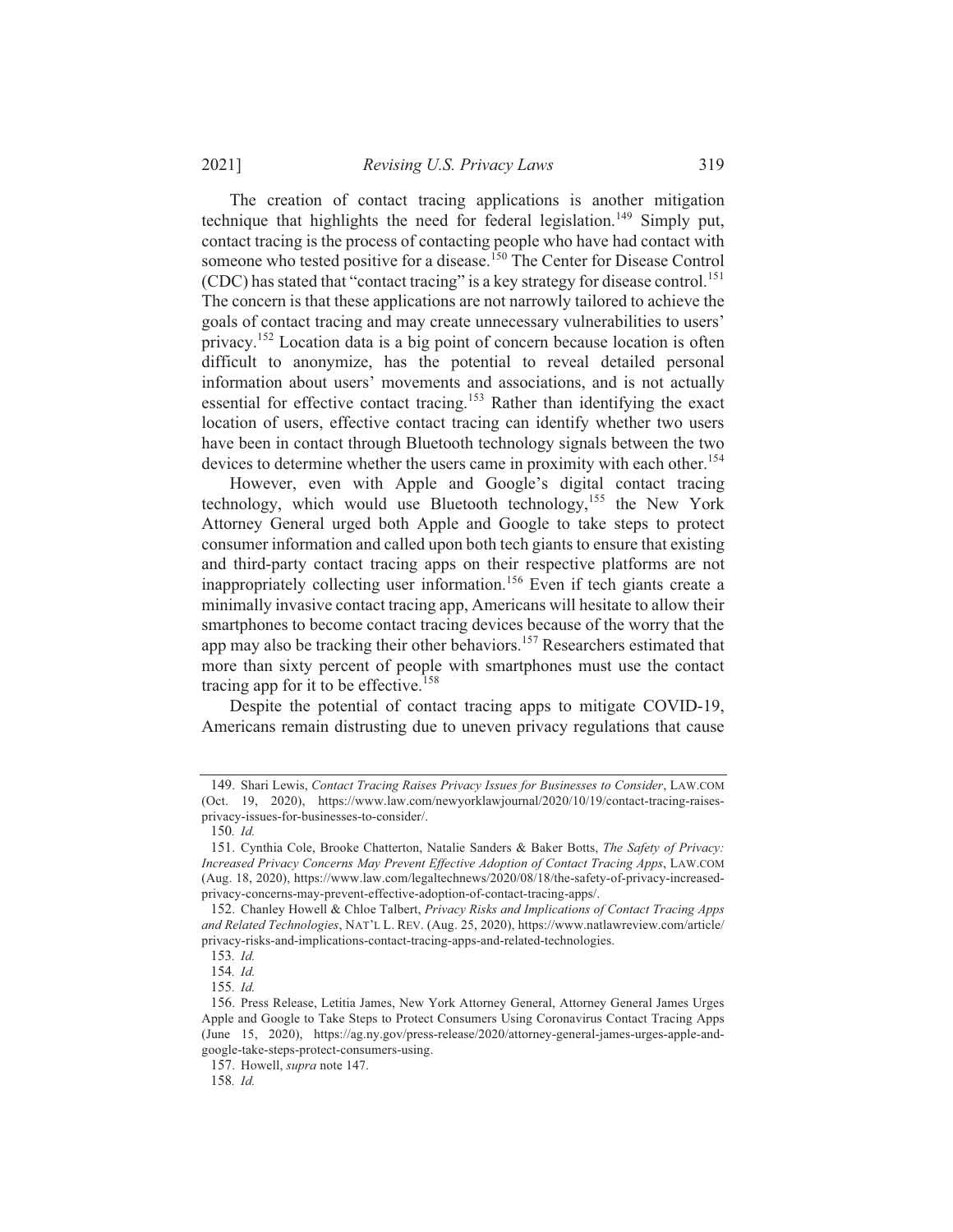individuals to doubt that their information will not be used against them.<sup>159</sup> Even in the midst of a pandemic, the public remains skeptical of the U.S. government's use of data, with a majority of Americans saying that data collection in the U.S. will "not make much of a difference" in stopping the spread of COVID-19.<sup>160</sup> Paul Schwartz, a privacy scholar, concluded that "public use of these apps ultimately depends on the extent of trust in them."<sup>161</sup> The nation's efforts to mitigate this pandemic will ultimately be hindered by the U.S. public's distrust.<sup>162</sup>

Data collection as a result of COVID-19 is happening whether Americans like it or not. Government agencies have put into place  $-$  or contemplated  $-$  a variety of tracking and surveillance technology that range from geolocation tracking to facial recognition programs that analyze pictures to determine whether people came in contact with a COVID-19 positive person.<sup>163</sup> Furthermore, while Zoom Video (Zoom) provided an essential service during the unprecedented health crisis, privacy concerns surfaced.<sup>164</sup> Zoom reserves the right to change its privacy policy at any time and Consumer Reports speculated that Zoom could use users' personal data for targeted advertising campaigns and even develop facial recognition algorithms.<sup>165</sup> Moreover, Zoom allows administrators to access real-time dashboards of user activity, which allows them to see users' doings and activities.<sup>166</sup> Zoom has also been known to give third parties, such as Facebook, personal data for what it considers "business purposes."<sup>167</sup> The complexity and lengthiness of Zoom's terms of agreements and the lack of other options, especially if a user's workplace only uses Zoom, cause users to have no other option but to use Zoom.<sup>168</sup>

The fragmented state of data privacy law and vague guidance on regulation in the U.S. makes for an unsuccessful shield against Zoom's privacy practices.<sup>169</sup> It has been observed that the FTC "often investigates cases where there has been a clear lack of informing consumers of a privacy

<sup>159.</sup> Id.

<sup>160.</sup> Müge Fazlioglu, Déjà Vu? The Politics of Privacy Legislation During COVID-19, IAPP (May 21, 2020), https://iapp.org/news/a/deja-vu-the-politics-of-privacy-legislation-during-covid- $19/$ .

<sup>161.</sup> Id.

 $162.$  *Id.* 

<sup>163.</sup> John Neocleous, Expert Analysis: Data Collection, Personal Privacy, and COVID-19 Contact Tracing How the Virus and New Tech Triggered Thorough Review and Clarification *Surrounding Privacy Laws, A.B.A. (June 4, 2020), https://www.americanbar.org/groups/business* law/publications/blt/2020/06/expert-analysis/.

<sup>164.</sup> Michael Goodyear, The Dark Side of Videoconferencing: The Privacy Tribulations of Zoom and The Fragmented State of U.S. Data Privacy Law, 10 HOUS. L. REV. 76, 81-82 (2020).

<sup>165.</sup> *Id.* at 80.

<sup>166.</sup> *Id.* at 78.

<sup>167.</sup> *Id.* at 79.

<sup>168.</sup> *Id.* at 77-78.

<sup>169.</sup> Id.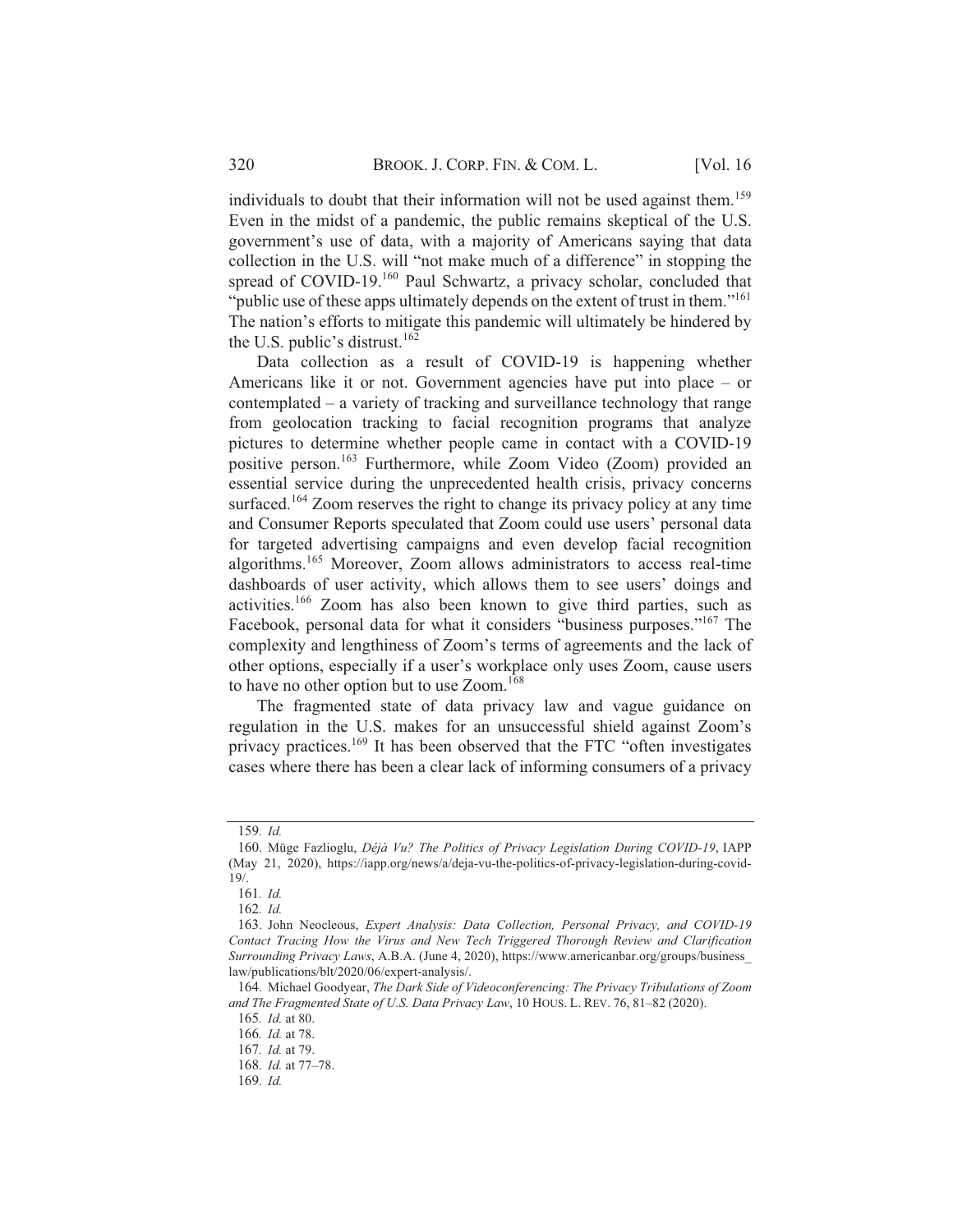practice in advance."<sup>170</sup> Since Zoom lays out its privacy practices in its privacy policy, it is questionable whether the FTC would be able to investigate Zoom's practices.<sup>171</sup> However, it is not surprising that users rarely read privacy policies; it would take about seventy-six work days for a user to read every privacy policy he or she encountered during a year.<sup>172</sup>

Contact tracing apps raise confusions around privacy such as data ownership, rules for third-party apps, and how to enforce a system for deleting the data.<sup>173</sup> In the absence of a federal privacy law, the U.S. resorts to HIPAA, a sector-specific approach, for guidance.<sup>174</sup> However, not all health data is covered under HIPAA and companies that heavily invest in contact tracing such as Google, Apple, and Microsoft are not held to HIPAA standards.<sup>175</sup> State-specific laws such as the CCPA and New York's Stop Hacks and Improve Electronic Data Security Act (SHIELD Act) are only specific to those states.<sup>176</sup> Even in California, only 26% of respondents said they were making an effort to meet CCPA requirements.<sup>177</sup> Other states with high COVID-19 cases, such as South Carolina with over 95,000 confirmed cases as of August 2020, are prevented from deploying contact-tracing apps.<sup>178</sup> The lack of uniformity between states makes contact tracing difficult, especially when residents are allowed to travel between states.<sup>179</sup>

The different types of laws in place clash and make it difficult to implement contact tracing apps without federal legislation. For instance, while the Illinois Biometric Information Act requires caution when collecting biometric data such as temperature measurement with facial recognition,  $180$ the CCPA could require disclosure of biometric data.<sup>181</sup> Federal legislation would ensure the privacy of consumers' personal health and ensure

<sup>170.</sup> Id. at 82.

<sup>171.</sup> Id.

<sup>172.</sup> *Id.* at 78.

<sup>173.</sup> Rush to Contact Tracing Apps Expose Conflicts, IEEE INNOVATION AT WORK, https:// innovationatwork.ieee.org/rush-to-contact-tracing-apps-expose-conflict-between-data-privacy-and -public-health (last visited Dec. 25, 2020) [hereinafter IEEE, Rush to Contact Tracing].

<sup>174.</sup> Id.

<sup>175.</sup> Alfred Ng, A National Privacy Law Would Have Helped the U.S. Deal with COVID-19, *Lawmakers Say*, CNET (Sept. 23, 2020), https://www.cnet.com/health/a-national-privacy-bill-really -would-have-helped-the-us-deal-with-covid-19.

<sup>176.</sup> IEEE, Rush to Contact Tracing, supra note 173.

<sup>177.</sup> Id.

<sup>178.</sup> Id.

<sup>179.</sup> See id.

<sup>180.</sup> Eliana Theodorou, COVID-19 and the Illinois Biometric Information Privacy Act, OUTTEN  $&$  GOLDEN (May 13, 2020), https://www.outtengolden.com/blog/2020/05/covid-19-and-illinois-bio metric-information-privacy-act.

<sup>181.</sup> Anthony Zaller, *Employee Biometric Data Issues Under California Law*, CAL. EMP. L. REP. (Feb. 7, 2020), https://www.californiaemploymentlawreport.com/2020/02/employee-biometricdata-issues-under-california-law.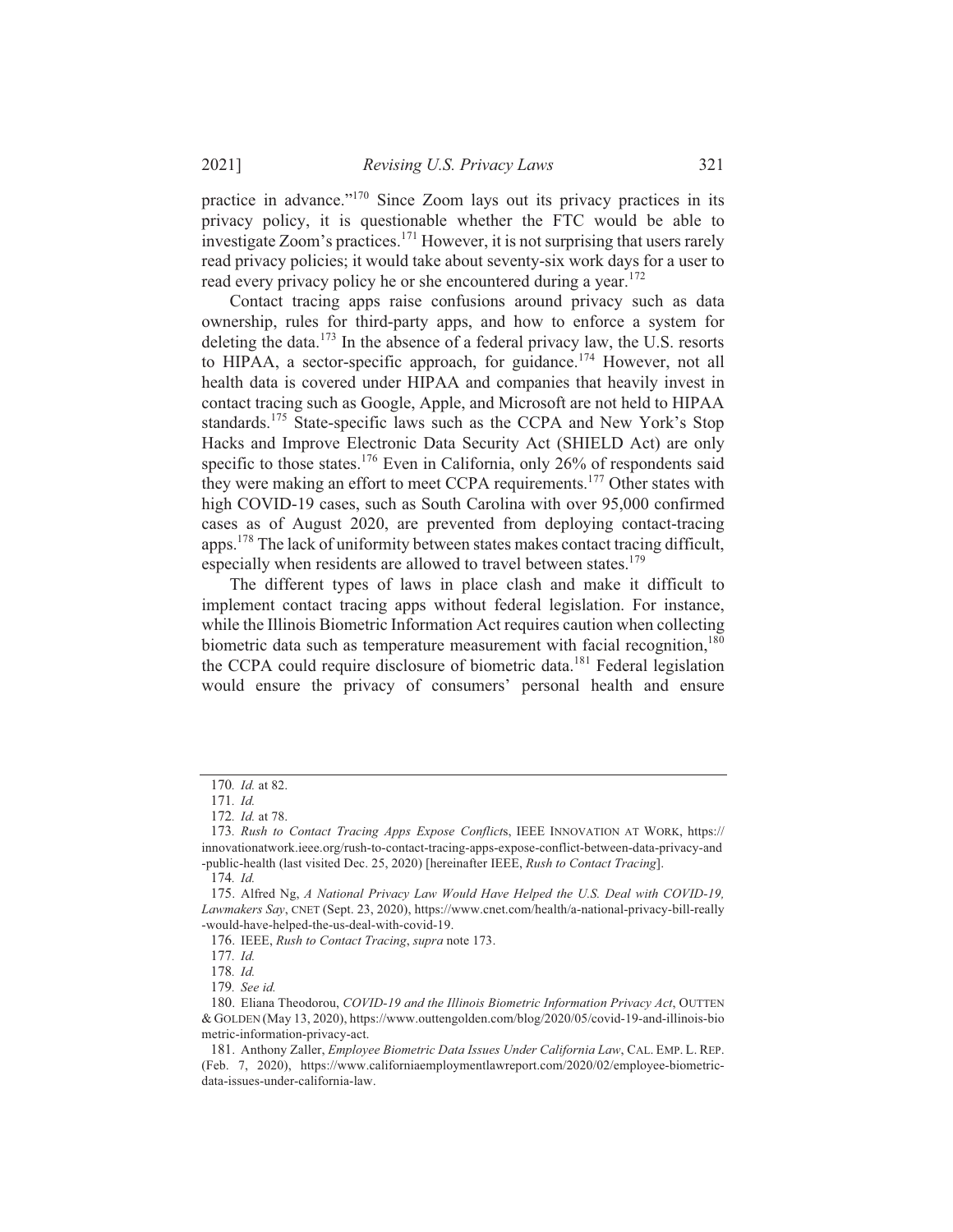confidence and trust in technology.<sup>182</sup> Julie Brill, Microsoft's chief privacy officer and former FTC commissioner, emphasized that the lack of a federal privacy law creates difficulties in dealing with pandemics and in providing people with the trust that they need to allow companies, governments, and other organizations to respectfully and responsibly use data to address these crises.<sup>183</sup> The COVID-19 pandemic further amplified the need of comprehensive federal privacy laws.<sup>184</sup> Further, in September 2020, Congress held a committee hearing titled "Revisiting the Need for Privacy Legislation," which again shows that there is a dire need for comprehensive federal legislation in data privacy.<sup>185</sup>

## **IV. CURRENTLY PROPOSED DATA PRIVACY LAWS: GENERAL LEGISLATION AND PANDEMIC-RESPONSIVE LEGISLATION**

With the burden on businesses imposed by the increase of privacy and data protection laws such as data breach notification obligations and requirements for data transferring imposed by international data protection laws such as the EU General Data Protection Regulation (GDPR), the U.S. is overdue for a comprehensive, non-scattered federal privacy bill.<sup>186</sup> While there has been a good amount of proposed laws, none have been officially passed and are not likely to gain traction.<sup>187</sup> Furthermore, while there have been three proposed data privacy acts protecting data collected through contact tracing and exposure notification,<sup>188</sup> these laws are insufficient and require re-examination.

# A. GENERAL PROPOSALS GOVERNING DATA PRIVACY

Three privacy legislation proposals are the Consumer Online Privacy Rights Act (COPRA), the Consumer Data Privacy Act (CDPA), and the Setting an American Framework to Ensure Data Access, Transparency, and Accountability (SAFE Data Act).<sup>189</sup> Commenters have noted that "[i]n the end... [t]he pandemic consumed much of the legislative energy and made it difficult to overcome partisan polarization.<sup>190</sup>

<sup>182.</sup> Stronger Data Privacy Laws Called Essential to Effective Contact Tracing, CRIME REP.  $(S$ ept. 25, 2020), https://thecrimereport.org/2020/09/25/stronger-data-privacy-laws-called-essential -to-covid-19-contact-tracing/.

<sup>183.</sup> NG, supra note 175.

<sup>184.</sup> Id.

<sup>185.</sup> KERRY & CHIN, supra note 6.

<sup>186.</sup> Wendy Zhang, Comprehensive Federal Privacy Law Still Pending, NAT'L L. REV. (Jan. 22, 2020), https://www.natlawreview.com/article/comprehensive-federal-privacy-law-still-pending.

<sup>187.</sup> Id.

<sup>188.</sup> JOHNATHAN M. GAFFNEY, CONG. RSCH. SERV., LSB10501, "TRACING PAPERS": A COMPARISON OF COVID-19 DATA PRIVACY BILLS, at 1 (2020).

<sup>189.</sup> Kerry, *supra* note 6.

<sup>190.</sup> Id.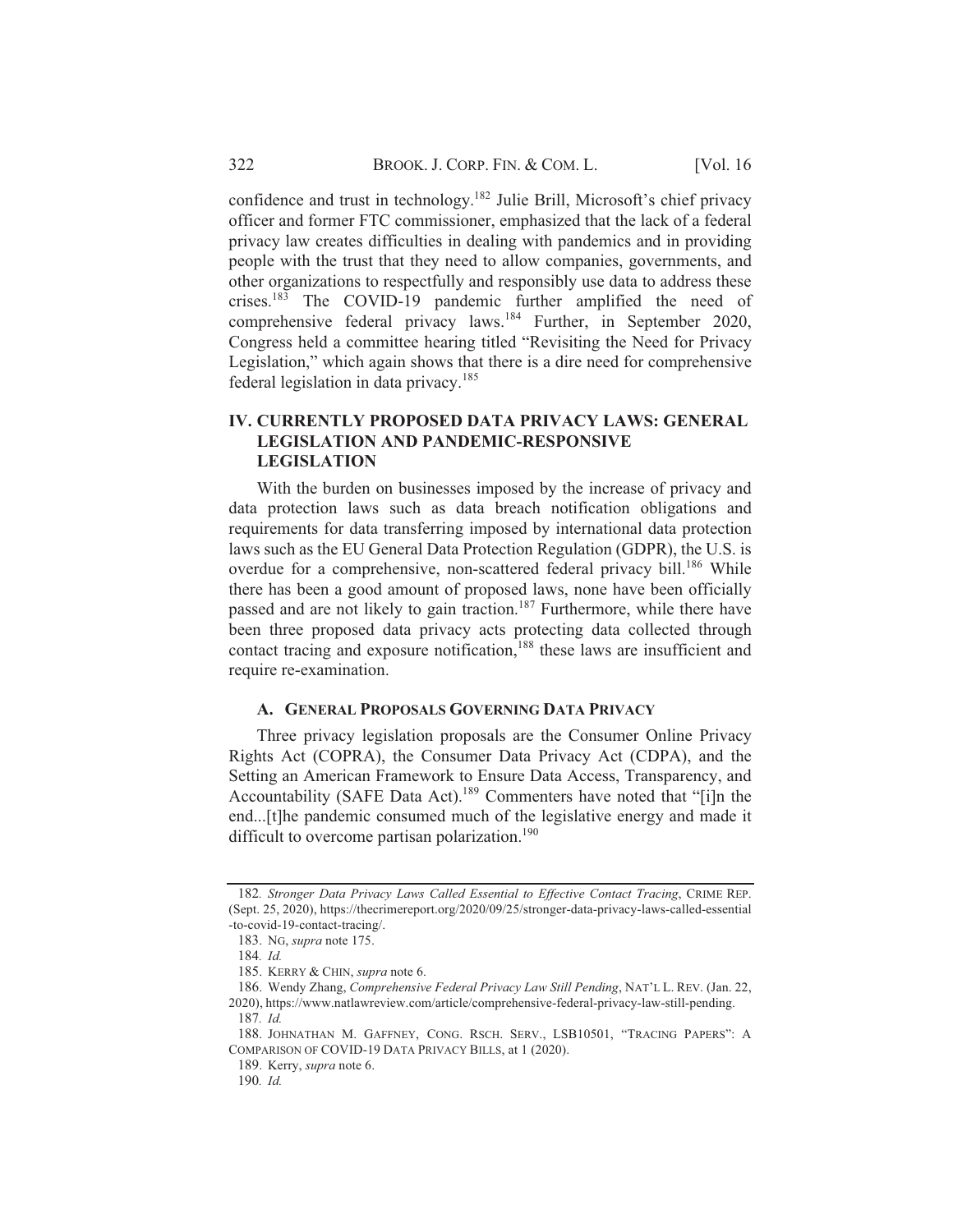Revising U.S. Privacy Laws

COPRA, introduced by the Democratic party, sets a floor for liability and creates a "private right of action that presumes that privacy violations are concrete injuries, permitting consumers to directly seek civil damages."<sup>191</sup> COPRA has fairly broad applicability, but it excludes entities that can establish all of the following for the preceding three calendar years: " $(1)$ average gross revenues of less than \$25 million per year; (2) annual processing of covered data of fewer than 100,000 individuals, households or devices; and (3) less than 50% of revenue derived from transferring covered data."<sup>192</sup> The bill also exempts entities subject to other federal privacy laws such as HIPAA.<sup>193</sup> Key provisions of COPRA include requiring individual consent for certain data processing activities, the right to opt-out of certain transfers of covered data to a third party, the right to correct and delete covered data, and the right to have entities provide individuals with their own covered data upon request and name any third party to which it has been transferred in exchange for consideration or for a commercial purpose.<sup>194</sup>

COPRA also requires covered entities to publish a privacy policy that describes the company's data processing and transferring activities.<sup>195</sup> It also requires entities to "undertake vulnerability assessments, employee training, and retention and disposal procedures."<sup>196</sup> COPRA also enforces obligations for CEOs and other executives that are large data holders – such as companies that "process or transfer sensitive covered data of more than 5 million individuals, devices or households, or that process or transfer sensitive covered data for more than 100,000 individuals, devices or households."<sup>197</sup> On top of this, COPRA introduces a "duty of loyalty" responsibility to stop entities from engaging in deceptive or harmful practices.<sup>198</sup> COPRA would supersede any state law in direct conflict, but would allow any law that afforded a greater level of protection.<sup>199</sup>

The SAFE Data Act was introduced by Republican Senators.<sup>200</sup> In contrast to Democratic privacy bills such as COPRA, the SAFE Data Act does not contain a private right of action and would preempt state privacy

<sup>191.</sup> Susan Steinman, A Plethora of Privacy Bills, TRIAL MAG., Mar. 2020, at 54.

<sup>192.</sup> Kaylee Bankston & Jesse Brody, Framing a Federal Privacy Standard: Congressional *Efforts Continue, JD SUPRA (Dec. 13, 2019), https://www.jdsupra.com/legalnews/framing-a-federal* -privacy-standard-81107.

<sup>193.</sup> Id.

<sup>194.</sup> Id.

<sup>195.</sup> Id.

<sup>196.</sup> Id. 197. Id.

<sup>198.</sup> Id.

<sup>199.</sup> David Saunders & Allison Glover, INSIGHT: A Federal Privacy Bill May Be Closer Than Once Thought, BLOOMBERG L. (Feb. 14, 2020), https://news.bloomberglaw.com/privacy-and-data -security/insight-a-federal-privacy-bill-may-be-closer-than-once-thought.

<sup>200.</sup> Megan Brown et al., Federal Privacy Law Efforts Move Forward in Congress, JD SUPRA  $(Oct. 5, 2020)$ , https://www.jdsupra.com/legalnews/federal-privacy-law-efforts-move-19243.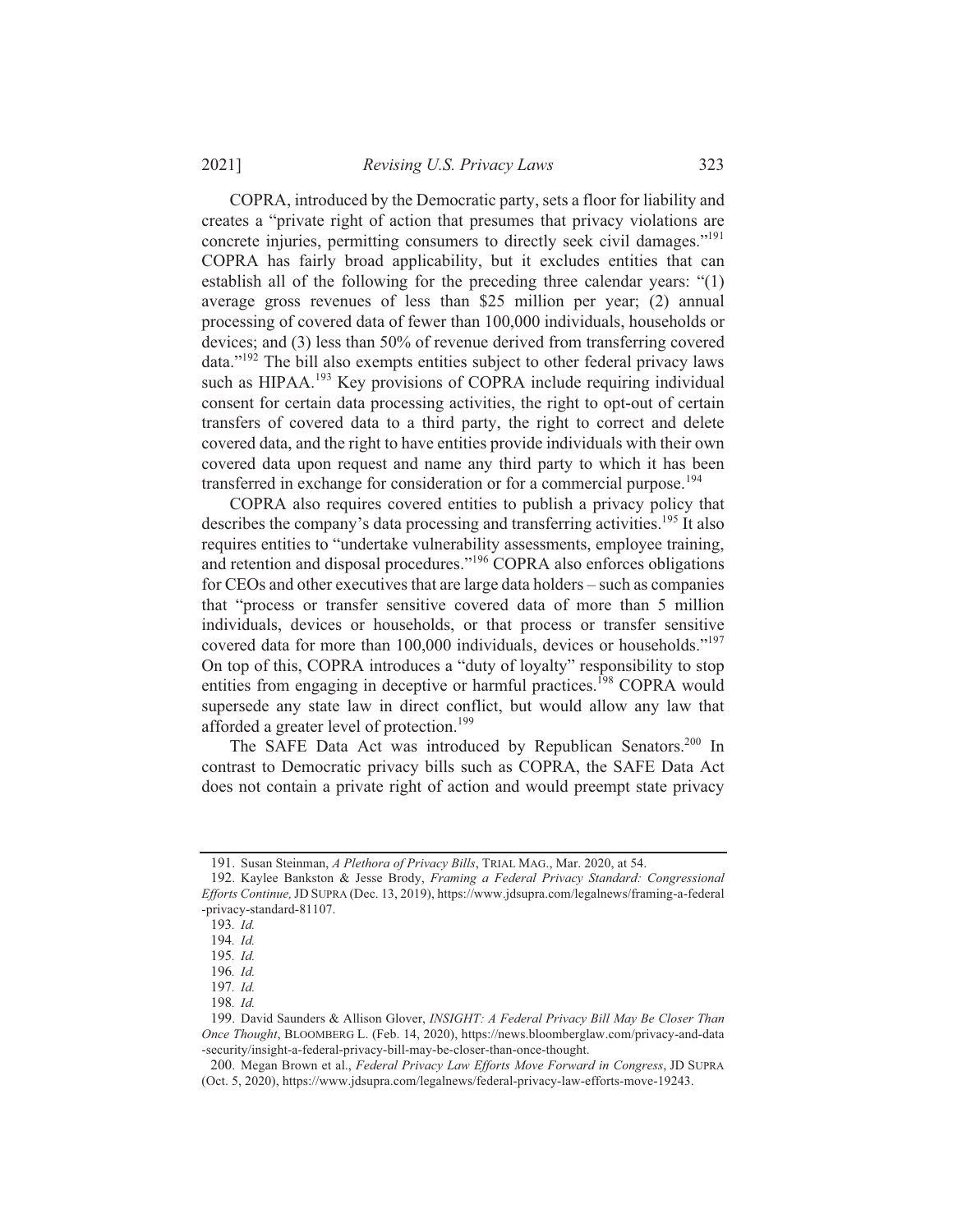laws.<sup>201</sup> The bill would create rights to transparency, access, deletion, correction, and portability, while requiring opt-in consent to process or transfer "sensitive covered data," including biometric information and geolocation data.<sup>202</sup> This type of development is significant in order to encompass innovation in technology such as algorithms powered by artificial intelligence (AI).<sup>203</sup> The Act also prohibits "opaque" algorithms<sup>204</sup> unless entities (i) notify users of the algorithm, and (ii) avail an "input-transparent algorithm" that users can easily switch to.<sup>205</sup>

#### **B. PROPOSED PRIVACY LAWS AS A RESULT OF COVID-19**

The COVID-19 Consumer Data Protection Act (CCDPA), the Public Health Emergency Privacy Act (PHEPA), and the Exposure Notification Privacy Act (ENPA) were proposed in response to data collection during the pandemic.<sup>206</sup> Each bill requires a covered entity to (1) not disclose or transfer an individual's data for any purposes other than those enumerated in the bills, (2) publish a privacy policy to provide notice as to the type of data the entity collects, the purpose of the collection, how the entity will use collected data, and an individual's rights with respect to the data,  $(3)$  obtain an individual's affirmative express consent before collecting the individual's data, (4) provide an individual with the right to opt-out of collection by withdrawing consent,  $(5)$  delete an individual's data on request after a set period and  $(6)$ safeguard an individual's data by adopting appropriate data security measures.<sup>207</sup> The proposed bills leave significant gaps.

#### 1. CCDPA

The CCDPA, introduced by U.S. Republican Senators, covers organizations, including businesses under the FTC's jurisdiction as well as non-profits and common carriers.<sup>208</sup> It covers data including geolocation data, proximity data, persistent identifiers that can be used to identify a user over time, such as IP addresses or device IDs, and personal health information.<sup>209</sup> Its goals are to track the spread, symptoms, or signs of COVID-19, measure

206. GAFFNEY, *supra* note 188, at 1.

<sup>201.</sup> Id.

<sup>202.</sup> Id.

<sup>203.</sup> Id.

<sup>204.</sup> An opaque algorithm is one that determines the order or manner information is shown to users on an internet platform based on those users' information that was not expressly provided. Jenna Burrell, *How the Machine 'Thinks': Understanding Opacity in Machine Learning Algorithms*, SAGE J. (Jan. 6, 2016), https://journals.sagepub.com/doi/10.1177/2053951715622512.

<sup>205.</sup> BROWN, *supra* note 200.

<sup>207.</sup> *Id.* at 2-3.

<sup>208.</sup> Mimi Nguyen, Federal Privacy Law in Response to COVID-19 on the Rise: The COVID-19 Consumer Data Protection Act of 2020 vs. The Public Health Emergency Privacy Act, JD SUPRA (June 5, 2020), https://www.jdsupra.com/legalnews/federal-privacy-law-in-response-to-26186. 209. Id.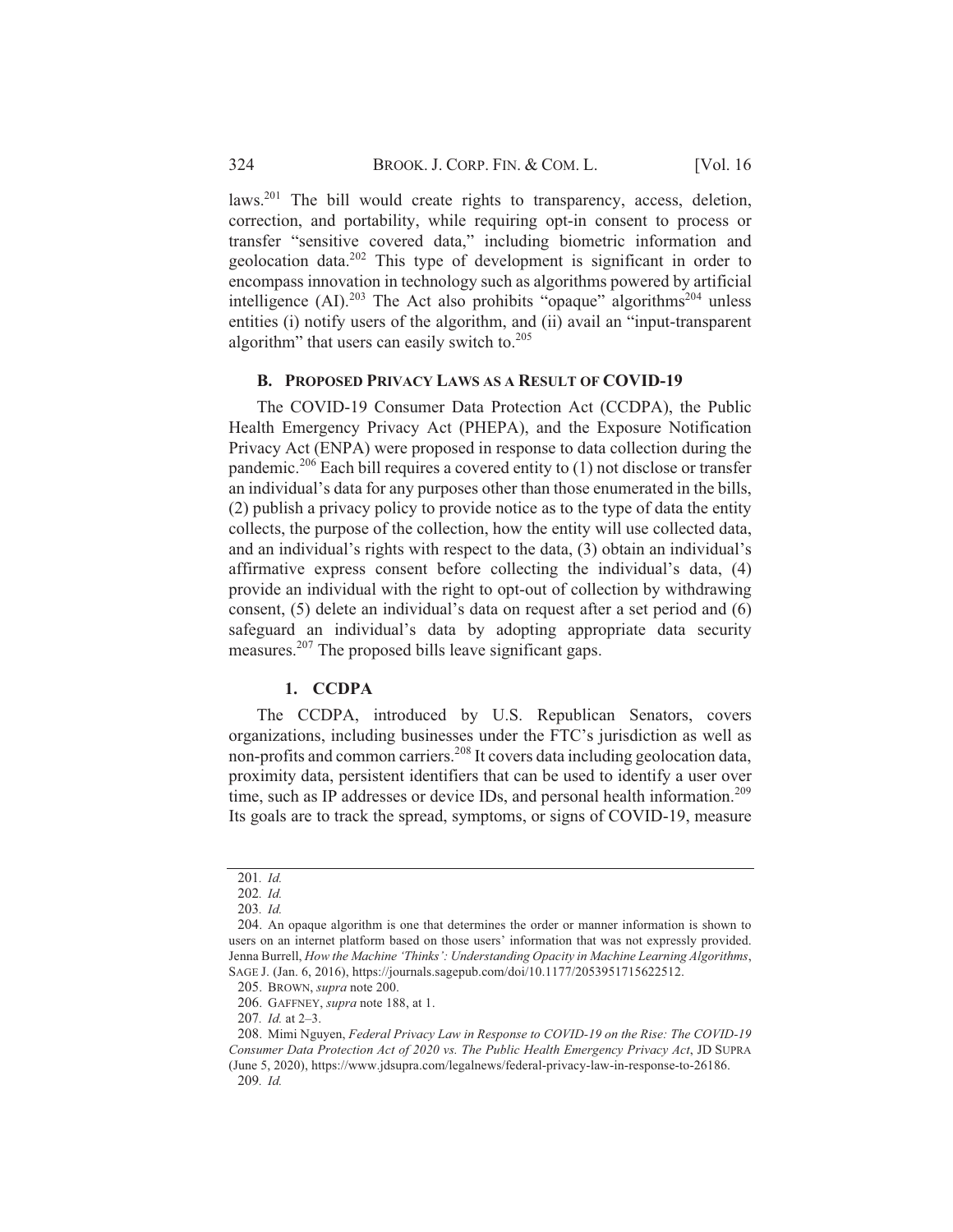compliance with social distancing guidelines, and conduct contact tracing.<sup>210</sup> The enforcers would be the FTC or state attorney generals.<sup>211</sup> The CCDPA covers entities or persons engaged in a covered activity that is (1) subject to regulation by the FTC,  $(2)$  a common carrier as defined in the Communications Act of 1934, or  $(3)$  a nonprofit organization.<sup>212</sup>

The CCDPA has room to grow. For one, it would preempt state laws "related to" the processing of covered data such as location, proximity, persistent identifiers, and health information, for a covered purpose such as tracking COVID-19, measuring social distancing, and contact tracing.<sup>213</sup> As a result, certain state citizens' legal rights would be cut back.<sup>214</sup> For example, Californians' existing legal rights to access, delete, or opt-out of the sale of data collected for COVID-19 purposes would be cut back and Illinoisans' right to be free from unconsented biometric surveillance for COVID-19 purposes would also be preempted.<sup>215</sup> Further, the CCDPA would cut back existing state laws that address medical privacy, information security, data breach notification, and unfair trade practices.<sup>216</sup> The "laboratories of democracy"<sup>217</sup> would be violated since it would stifle novel social and economic experiments in mitigating COVID-19.<sup>218</sup> Secondly, the CCDPA does not provide for a private right of action.<sup>219</sup>

Lastly, the CCDPA does not cover data collected concerning anyone "permitted to enter a physical site of operation" of the entity, including employees, vendors, and visitors.<sup>220</sup> It also does not cover data collected by employers to determine whether employees may enter a physical location.<sup>221</sup> This will in turn allow businesses to fire employees so long as the businesses claim that they are trying to prevent a workplace outbreak.<sup>222</sup> Further, the CCDPA does not apply to service providers that do not themselves collect covered data, but transfer or process data for covered entities.<sup>223</sup>

<sup>210.</sup> Id.

<sup>211.</sup> Id.

<sup>212.</sup> GAFFNEY, *supra* note 188, at 2.

<sup>213.</sup> Adam Schwartz, Two Federal COVID-19 Privacy Bills: A Good Start and a Misstep, ELECTRONIC FRONTIER FOUND. (May 28, 2020), https://www.eff.org/deeplinks/2020/05/twofederal-COVID-19-privacy-bills-good-start-and-misstep.

<sup>214.</sup> Id.

<sup>215.</sup> Id.

<sup>216.</sup> Id.

<sup>217.</sup> A term popularized by U.S. Supreme Court Justice Louis Brandeis in New State Ice Co. v.  $Liebmann$ ,  $285$  U.S.  $262$ ,  $311$  ( $1932$ ) to describe how a state may, if its citizens choose, to serve as a laboratory and try novel social and economic experiments without risk to the rest of the country. The concept behind the term is that there exists a system of state autonomy where state and local governments can create and test laws and policies at the state level.

<sup>218.</sup> Schwartz, *supra* note 213.

<sup>219.</sup> Id.

<sup>220.</sup> GAFFNEY, *supra* note 188, at 2.

<sup>221.</sup> NGUYEN, *supra* note 208.

<sup>222.</sup> SCHWARTZ, supra note 213.

<sup>223.</sup> NGUYEN, *supra* note 208.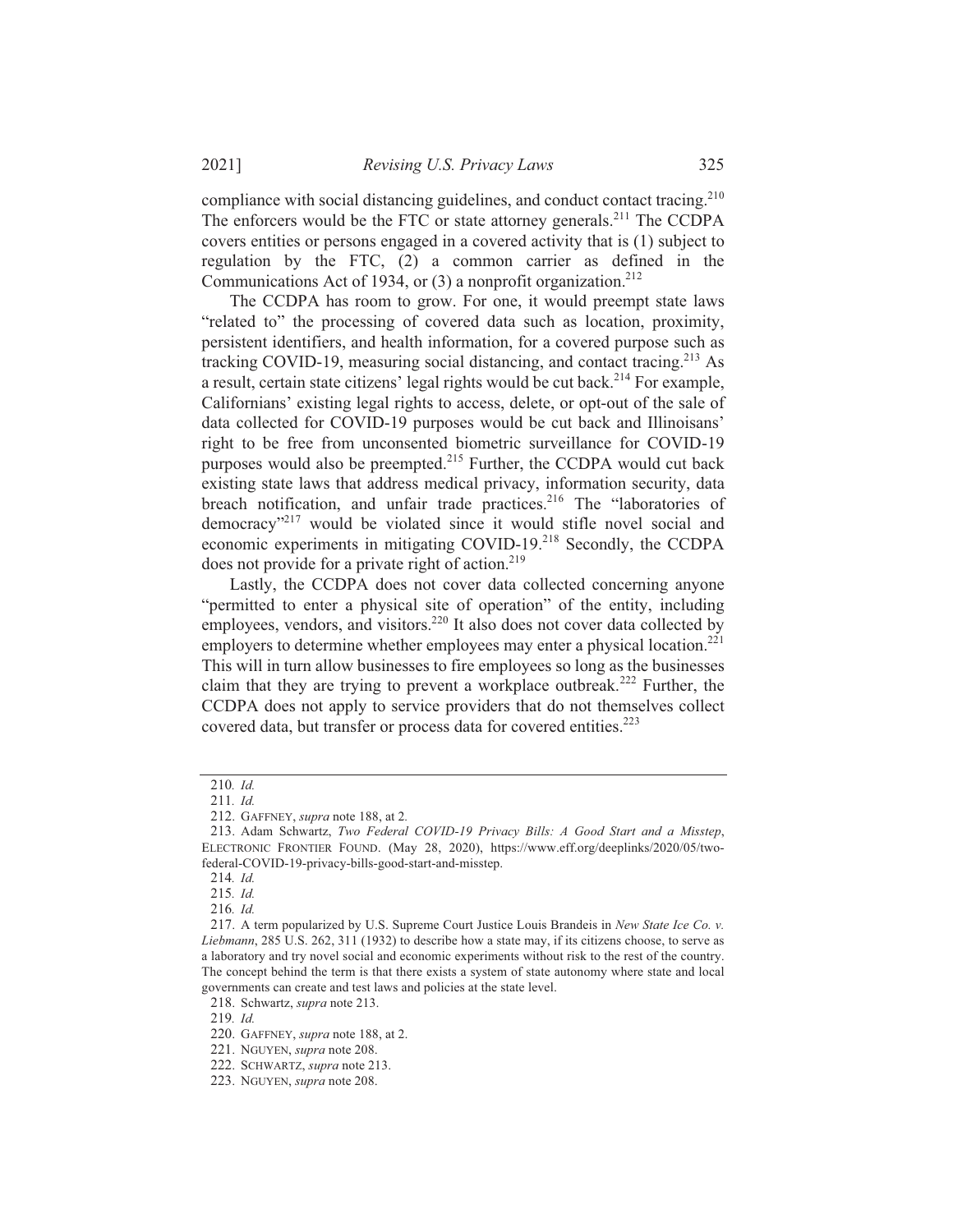#### 2. PHEPA

PHEPA, introduced by Democratic U.S. Senators, governs public and private entities that collect Emergency Health Data (EHD).<sup>224</sup> EHD includes personal health information, geolocation data, proximity data demographic data, and contact information.<sup>225</sup> PHEPA, unlike the CCDPA, is not limited to private entities and would regulate some governmental use, collection, and disclosure of EHD.<sup>226</sup> However, PHEPA does not cover health care providers, public health authorities, service providers, and persons acting in their individual or household capacity.<sup>227</sup> PHEPA requires opt-in consent and data minimization, and limits data disclosures to the government.<sup>228</sup> Unlike the CCDPA, PHEPA has a strong private right of action and does not preempt state laws.<sup>229</sup> However, PHEPA still leaves an opportunity for discrimination for those who decide to not opt-in in the areas of access to employment, public accommodations, and government benefits.<sup>230</sup> It also contains overly broad exemptions for manual contact tracing programs that will gather a vast amount of personal data that will be held by private corporations.<sup>231</sup> Furthermore, although PHEPA exempts public health authorities, government officials should be held to the bill's rules as well.<sup>232</sup>

# **3.** The ENPA

Unlike CCDPA and PHEPA, ENPA is not limited to the current public health emergency and will be in effect after the COVID-19 pandemic.<sup>233</sup> However, ENPA applies only to automated exposure notification servicecollected data, meaning data that is collected through a tool for "digitally notifying, in an automated manner, an individual who may have become exposed to an infectious disease." $^{234}$  ENPA explicitly states that it would not preempt any state laws.<sup>235</sup> Since ENPA only applies to exposure notification systems, such as contact tracing apps, other digital pandemic response tools are not covered under the bill.<sup>236</sup> The U.S. is already developing a range of digital response tools outside of exposure notification systems.<sup>237</sup> These tools

234. Id.

<sup>224.</sup> Id.

<sup>225.</sup> Id.

<sup>226.</sup> Id.

<sup>227.</sup> GAFFNEY, *supra* note 188, at 2.

<sup>228.</sup> Schwartz, *supra* note 213.

<sup>229.</sup> Id.

<sup>230.</sup> Id.

<sup>231.</sup> Id.

<sup>232.</sup> Id.

<sup>233.</sup> GAFFNEY, *supra* note 188 at 2.

<sup>235.</sup> Id.

<sup>236.</sup> Christine Bannan, Congress Considers Three Bills Addressing Privacy Protections During COVID-19 Crisis, NEW AM. (July 14, 2020), https://www.newamerica.org/oti/blog/congress-consi ders-three-bills-addressing-privacy-protections-during-covid-19-crisis.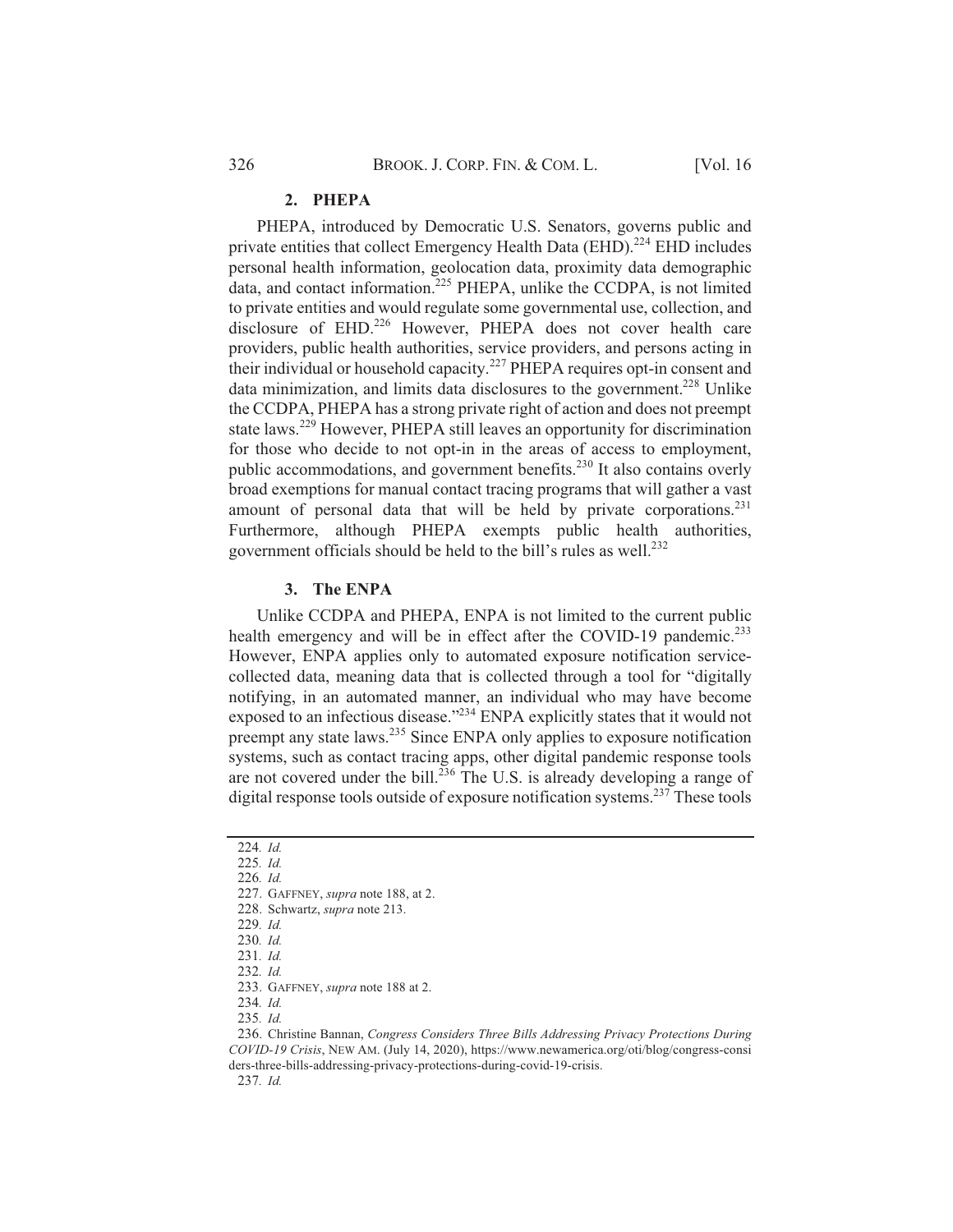include QR codes and "immunity passports" to track users' movements.<sup>238</sup> ENPA leaves out important proponents that are necessary to mitigate future public health emergencies. $23\overline{9}$ 

#### **4.** States: COVID-19 Responsive Legislation

States have made efforts to advance COVID-19 data privacy legislation as well.<sup>240</sup> For instance, the New York State Senate Chairman of Consumer Protection advanced a new bill to protect the privacy rights of New Yorkers amid the pandemic.<sup>241</sup> This bill was a response to companies looking to technology in order to monitor potential risks for COVID-19 exposure.<sup>242</sup> The bill imposes strict limits on data usage; any technology that involves collection, sharing, and use of health information.<sup>243</sup> Furthermore, a new biometrics privacy ordinance has taken effect across New York City.<sup>244</sup> The ordinance protects customer biometric data by providing safeguards from businesses that collect such information. Businesses in New York City are now required to conspicuously post notices and signs at their doors to warn customers of how their data will be collected.<sup>245</sup> Businesses are also barred from selling, sharing, or otherwise profiting from biometric information collected. This ordinance is not perfect, as it does not apply to government agencies, but it shows the increasing acknowledgment of privacy issues that will come out of the pandemic.

#### **C. PRIVACY RESPONSES TO REOPENING**

With offices reopening, there is a thin line between ensuring employee safety and protecting their privacy.<sup>246</sup> With a plethora of laws, there is a further complication in creating balance.<sup>247</sup> Hawaii, Montana, and Oregon passed laws favoring worker privacy during the pandemic; the three states have set restrictions for employers in tracking the location and personal

<sup>238.</sup> Id.

<sup>239.</sup> Id.

<sup>240.</sup> Kevin Thomas, COVID-19 Data Privacy Legislation Passes New York State Senate, CONSUMER PROT. COMM. (July 23, 2020), https://www.nysenate.gov/newsroom/press-releases/ kevin-thomas/covid-19-data-privacy-legislation-passes-new-york-state-senate.

<sup>241.</sup> Id.

<sup>242.</sup> Id.

<sup>243.</sup> Id.

<sup>244.</sup> See generally N.Y.C. Admin. Code §§ 22-1201-22-1205 (2021).

<sup>245.</sup> Bram Schumer & Boris Segalis, NYC Enacts Biometric Data Disclosure Rules and Restrictions, JD SUPRA (May 19, 2021), https://www.jdsupra.com/legalnews/nyc-enacts-biometric -data-disclosure-9315634.

<sup>246.</sup> Paige Smith & Chris Marr, As Offices Reopen, State Laws Thread Worker Privacy and Safety, BLOOMBERG L. (July 21, 2021), https://news.bloomberglaw.com/health-law-and-business/ as-offices-reopen-state-laws-thread-worker-privacy-and-safety.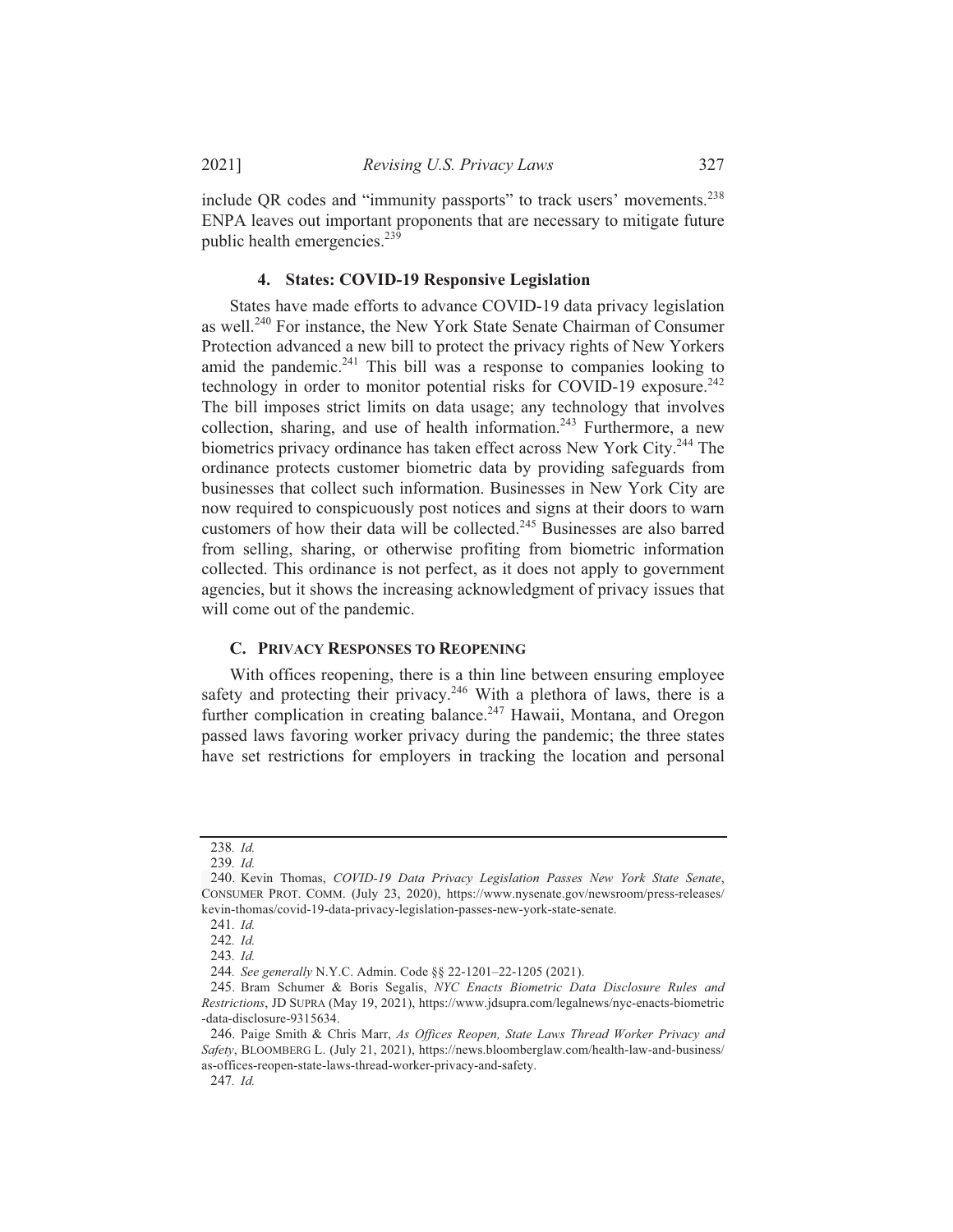information of workers, and Montana is preventing employers from mandating the COVID-19 vaccination.<sup>248</sup>

As the first U.S. city to require proof of vaccination to enter businesses, New York City implemented a system requiring people to show that they received at least one coronavirus vaccine shot. While this gatekeeping will act as an added layer of precaution, new digital privacy concerns will be raised.<sup>249</sup> New York's tactic includes the options of paper vaccination cards, the NYC Covid Safe app, or the Excelsior Pass app, developed by IBM.<sup>250</sup> Currently, there are no laws safeguarding data uploading onto an app.<sup>251</sup> The Excelsior Pass app also proposes to add a "Phase 2" which may include adding more personal information and further health records that businesses can obtain upon entry.<sup>252</sup> IBM indicated that it uses "blockchain technology and encryption to protect user data," but failed to expand on how that works.<sup>253</sup>

One example of how the collection of personal data through apps can go awry was when Singapore officials initially stated that data would be used solely for contact tracing, but ultimately used the data to aid in criminal investigations.<sup>254</sup> Although there may not have been noted occurrences of the same incidents in the U.S., businesses using the Excelsior Pass Plus, which discloses whether an individual is vaccinated and also information about when and where they received their shot, it may be able to save or store the information contained.<sup>255</sup>

#### **V. THE INAPPLICABILITY OF PROPOSED LAWS TO FUTURE TECHNOLOGY AND EVENTS**

It is important to analyze how existing and proposed laws would play out in future data privacy issues such as with 5G, the new generation of wireless networking technology that promises 600 times faster speeds than 4G.<sup>256</sup> Cloud computing security is essential because it goes hand in hand with 5G's success since many industries that will use 5G rely on cloud computing to share large files and large numbers of files between devices.<sup>257</sup> It is unclear

<sup>248.</sup> Id.

<sup>249.</sup> Erin Woo & Kellen Browning, New York City's Vaccine Passport Plan Renews Online *Privacy Debate, N.Y. TIMES (Aug. 4, 2021), https://www.nytimes.com/2021/08/04/technology/* vaccine-passport-ny-privacy.html.

<sup>250.</sup> Id.

<sup>251.</sup> See id.

<sup>252.</sup> Id.

<sup>253.</sup> Id.

<sup>254.</sup> Id.

<sup>255.</sup> Id.

<sup>256.</sup> Klint Finley & Joanna Pearlstein, *The WIRED Guide to 5G*, WIRED (Sept. 10, 2020), https:// www.wired.com/story/wired-guide-5g/.

<sup>257.</sup> Alex Marginean, How The 5G Network Will Impact Cloud Computing, PICANTE (Apr. 10, 2020), https://picante.today/technology/2020/04/10/141905/how-the-5g-network-will-impact-clou d-computing/.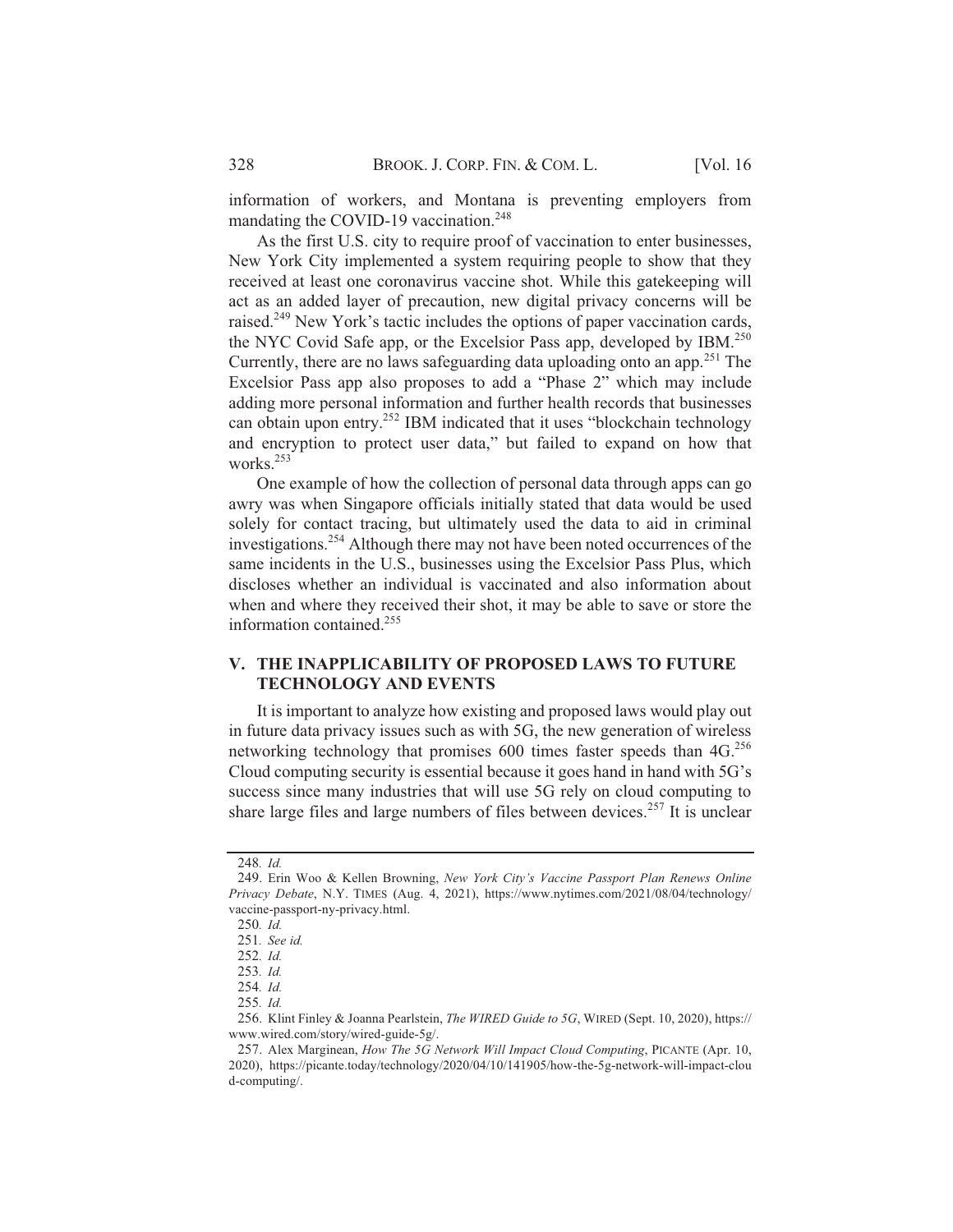whether the FTC would govern privacy in the cloud computing area since the FTC usually regulates e-commerce issues.<sup>258</sup> Regardless, relying on government agencies to address the failure of companies to protect consumer data in the cloud may be ineffective since individual consumers would not be clearly represented – government agencies address problems on an ad hoc basis when a data breach occurs.<sup>259</sup> Regulation in this area, prior to any data breach at all, would be more beneficial to consumers.<sup>260</sup>

Proposed bills to address COVID-19 do not suffice to address the current and future public health emergencies. There are two main divergences among the CCDPA, PHEPA, and ENPA – whether there should be a private right of action and whether to preempt state law.<sup>261</sup> Moreover, the proposed laws may not have much impact on state-run digital contact-tracing apps, which are necessary to mitigate future emergencies.<sup>262</sup> The CCDPA would only apply to private entities and both PHEPA and ENPA exclude public health authorities from their covered entities.<sup>263</sup> Congress should consider adding public health authorities to the list of covered entities. Moreover, the CCDPA and PHEPA will not apply once the COVID-19 pandemic is over.<sup>264</sup>

While ENPA is strong, it is limited in scope.<sup>265</sup> While the bill protects health data by permitting the use and disclosure of collected data only when it is necessary to implement an exposure notification service for public health purposes, it lacks a private right of action.<sup>266</sup> A private right of action would enable individuals to enforce their rights.<sup>267</sup> Furthermore, while the bill prevents discrimination against individuals for public services and accommodations, it does not extend similar protections to employment or voting.<sup>268</sup> Working in the short-term can bear implications and repercussions.<sup>269</sup> Even with unforeseen events such as the COVID-19 pandemic, there needs to be a careful crafting of legislation to ensure that laws encompass a range of tools in order to sufficiently address future emergencies.

<sup>258.</sup> Jay P. Kesan et al., Information Privacy and Data Control in Cloud Computing: Consumers, Privacy Preferences, and Market Efficiency, 70 WASH. & LEE L. REV. 341, 435 (2013). 259. Id. at 436.

<sup>260.</sup> Id.

<sup>261.</sup> Rebecca Kern & Daniel R. Stoller, Bipartisan Privacy Talks Split With Second Senate GOP Bill (1), BLOOMBERG GOV'T (Mar. 12, 2020), https://about.bgov.com/news/bipartisan-privacytalks-split-with-second-senate-gop-bill-1/.

<sup>262.</sup> JONATHAN M. GAFFNEY ET AL., CONG. RSCH. SERV., R46542, DIGITAL CONTACT TRACING & DATA PROTECTION LAW, at 37 (Sept. 24, 2020).

<sup>263.</sup> See CCDPA § 2(7); PHEPA § 2(4); ENPA § 2(11).

<sup>264.</sup> GAFFNEY, supra note 188, at 2.

<sup>265.</sup> Bannan, supra note 236.

<sup>266.</sup> Id.

 $267.$  *Id.* 

<sup>268.</sup> Id.

<sup>269.</sup> Id.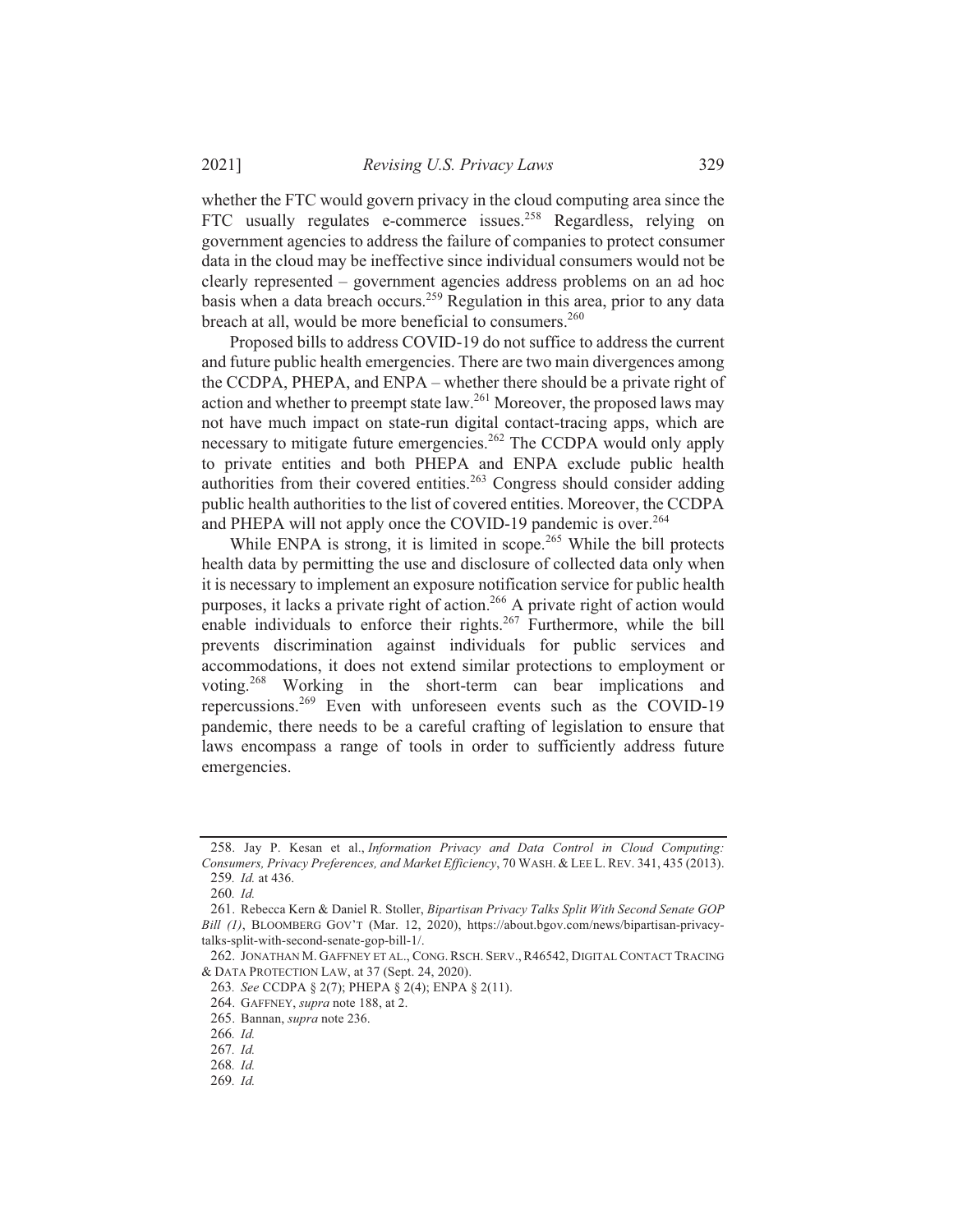## **VI. PROPOSED SOLUTION**

Four big hurdles in adopting new privacy laws are:  $(1)$  whether state laws should be preempted, (2) whether there should be a private right of action, (3) the need for provisions that directly address privacy over health data gathered through health emergency mitigation technologies, and (4) the need to minimize disparate impact. There needs to be comprehensive federal privacy law that preempts scattered state laws, provides a way of redress for victims, protects data collected by new technologies, and minimizes disparate impact.

## **A. PREEMPTION OF STATE LAWS**

Consistent national privacy standards benefit both individuals and industries. A person's privacy should not depend on the state they are in. Today's digital world is borderless; governing digital data based on state borders will not suffice. A set of privacy laws that preempt inconsistent state laws would allow for easier compliance from industries and provide individuals with consistent data protection. There is an argument that state privacy laws allow states to be the "laboratories of democracy" and should be able to try novel experiments without risk to the rest of the country.<sup>270</sup> However, this problem is swallowed by the issues raised through a scattershot of state privacy laws. Any state involvement should be supplementary to federal law and should be evaluated after a sunset provision period. Enacting a sunset provision for preemption would allow Congress to revisit the legislation and determine whether there is a need for state laws. If there is a need for state law, the federal law should not be extinguished, but its provisions should be adjusted in order to maintain a uniform "floor" of privacy protection. In other words, state laws should only be permitted to strengthen the federal law after it is adjusted. There is no doubt that the U.S. is in need of federal privacy legislation;<sup>271</sup> the sunset provision allows for the implementation of federal legislation while taking state police powers into consideration.

## **B. PROVIDING REDRESS THROUGH A REVISED PRIVATE RIGHT OF ACTION**

A private right of action has been polarized and treated as an all-ornothing proposition in proposals.<sup>272</sup> Any federal privacy legislation will be

<sup>270.</sup> Jeff Sovern, Why a U.S. Federal Privacy Law Could Be Worse Than No Law at All, FAST COMPANY (May 18, 2019), https://www.fastcompany.com/90352025/why-a-u-s-federal-privacylaw-could-be-worse-than-no-law-at-all.

<sup>271.</sup> Zhang, *supra* note 181.

<sup>272.</sup> Cameron Kerry, Private Lawsuits Are a Necessary Expedient in Privacy Legislation, THE HILL (June 11, 2020), https://thehill.com/opinion/technology/502209-private-lawsuits-are-anecessary-expedient-in-privacy-legislation.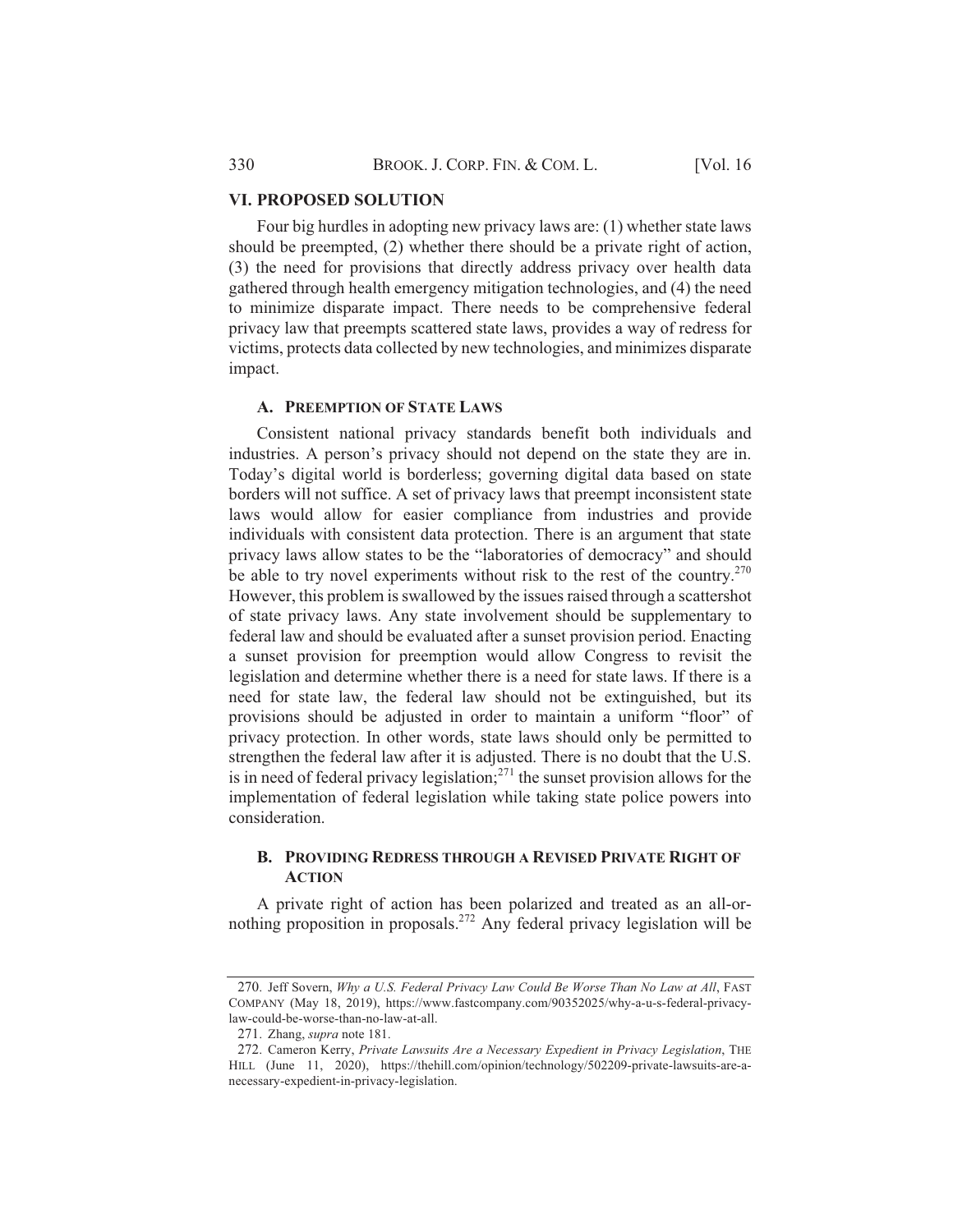hindered if both Democrats and Republicans have power to stop the other; it will take compromise on a private right of action in order to pass legislation.<sup>273</sup> The solution is to allow for individual enforcement for some provisions of the privacy law, but not for the entirety of it. For example, Congress can allow for private enforcement of the right to delete or correct data, but not for provisions, such as data portability requirements, that litigation would not resolve. Data portability litigation is often unfair and counterproductive because it ranks as one of the most difficult privacy compliance obligations. $274$ 

Another safeguard to a solution under the private right of actions is to require an effective regulator to investigate and process complaints prior to permitting someone to sue. The FTC is not the appropriate regulator. In most of the enforcement actions regarding internet privacy, the FTC did not levy civil penalties because it lacked such authority for those violations.<sup>275</sup> Instead of the FTC, the creation of a separate group would be beneficial. This group would focus on promoting data protection and privacy innovations across sectors and prepare the American government for technological advancements by advising Congress on emerging privacy and technology developments. Although Congress is one of the most powerful representative assemblies, its lack of knowledge on technology and modern digital infrastructure was revealed during Congress's hearings on Facebook.<sup>276</sup> The group would also be the face of the U.S. at international forums on data privacy. The establishment of such a group will allow for privacy law enforcement and keep the nation's government officials abreast on privacy issues.

This new group will operate under similar agency models in the U.S. such as the Equal Employment Opportunity Commission (EEOC). The EEOC requires an investigation of a claim before filing a lawsuit. The commission will either mediate the dispute, file a lawsuit on the employee's behalf, or close the case and issue a "Right to Sue Letter."<sup>277</sup>

<sup>273.</sup> Id.

<sup>274.</sup> IAPP-EY Annual Privacy Governance Report 2017, IAPP, https://iapp.org/media/pdf/ resource\_center/IAPP-EY-Governance-Report-2017.pdf (last visited Sept. 23, 2021).

<sup>275.</sup> GOV'T ACCOUNTABILITY OFF., INTERNET PRIVACY: ADDITIONAL FEDERAL AUTHORITY COULD ENHANCE CONSUMER PROTECTION AND PROVIDE FLEXIBILITY (2019), https:// www.gao.gov/assets/gao-19-52.pdf.

<sup>276.</sup> Lorelei Kelly & Robert Bjarnason, Our 'Modern' Congress Doesn't Understand 21st Century Technology, TECHCRUNCH.COM (May 6, 2018), https://techcrunch.com/2018/05/06/ourmodern-congress-doesnt-understand-21st-century-technology/.

<sup>277.</sup> See Filing a Lawsuit, EQUAL EMP. OPPORTUNITY COMM'N, https://www.eeoc.gov/filinglawsuit (last visited Dec. 24, 2020).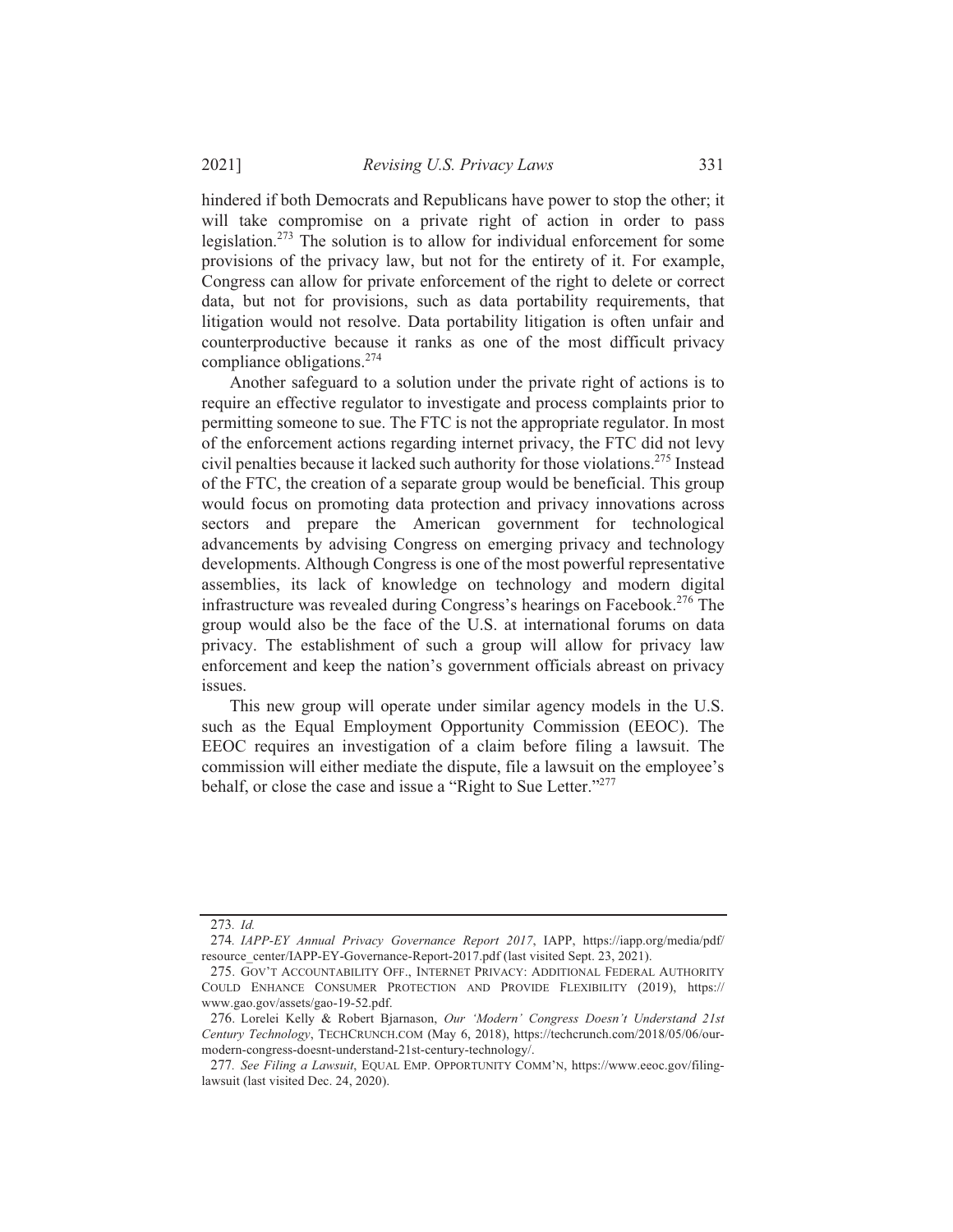#### C. PROTECTION OVER DATA COLLECTED THROUGH TECHNOLOGY **USED FOR EMERGENCY MITIGATION EFFORTS**

ENPA is relevant because it will be in effect and govern future health data collection even after the COVID-19 pandemic ends. However, ENPA only applies to automated exposure notification service-collected data and excludes other prevalent mitigation tools that are being deployed such as thermal imaging and QR codes used to track movements.<sup>278</sup> As the only pandemic-induced law that will be enforced after the COVID-19 pandemic, ENPA needs to expand its scope to other data-collecting technologies such as immunity passports and QR codes. Immunity passports, an idea that the U.S. is heavily considering, are given to those who have recovered and tested positive for antibodies, allowing them the privilege to return to work, and travel.<sup>279</sup> QR Codes, another mitigation effort that the U.S. is considering, are codes on a user's smartphone to control their entrance into public places based on their COVID-19 health status.<sup>280</sup> China has announced that the ORcode tracking system is likely to remain in place after the pandemic ends.<sup>281</sup> As technology continues to evolve, there will surely be new data-collection methods that ENPA needs to govern. The U.S. cannot simply work in the short term.

In addition, ENPA needs to be strengthened with further provisions. One important addition is user-friendly privacy policies. As mentioned, lengthy agreements are often roadblocks for users and drive distrust in the U.S.<sup>282</sup> ENPA needs to require user-friend privacy policies that clearly describe the data being collected, how it is being used, and how it is being protected. Developers of mitigation-driven technologies should be required to implement safeguards such as limiting the spread of data to sharing with state public health authorities such as the CDC.

ENPA also needs to address the retention of data. Considering the fact that data has been misused for many purposes, such as immigration issues,<sup>283</sup> there should be an exit plan that ensures that data will not be used beyond mitigation purposes. The solution is to require data collection to end when hospitalization rates drop below a certain percentage or when a certain percentage of the population is vaccinated or immune.

<sup>278.</sup> Bannan, supra note 231.

<sup>279.</sup> Natalie Kofler & Françoise Baylis, Ten Reasons Why Immunity Passports are a Bad Idea, NATURE (May 21, 2020), https://www.nature.com/articles/d41586-020-01451-0.

<sup>280.</sup> Id.

<sup>281.</sup> Id.

<sup>282.</sup> Kelly, supra note 21.

<sup>283.</sup> Erica Posey & Rachel Levinson-Waldman, What Lurks Behind All That Immigration Data, ACLU (Apr. 4, 2018), https://www.aclu.org/issues/privacy-technology/surveillance-technologies/ what-lurks-behind-all-immigration-data.